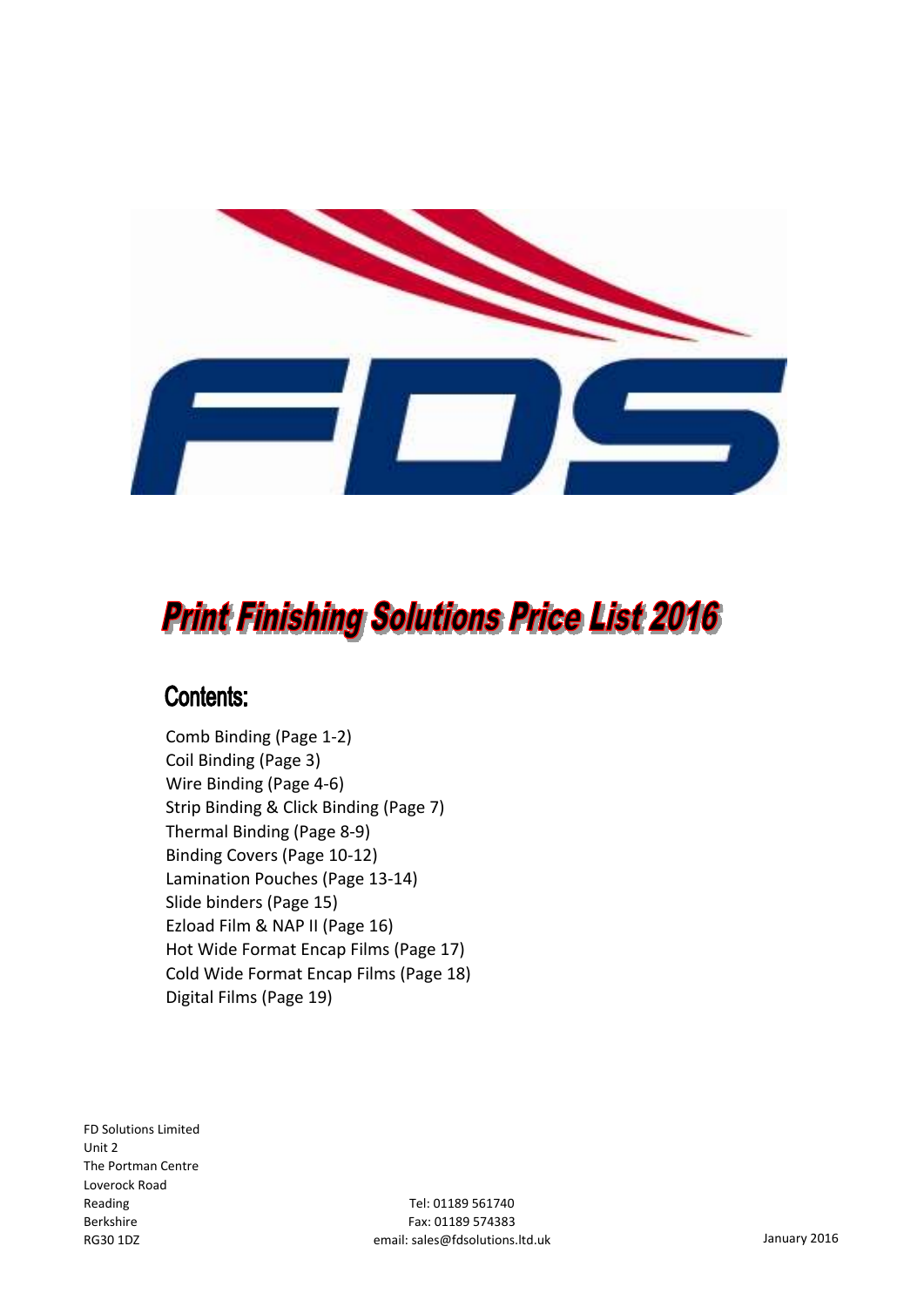

**GBC Binding combs - CombBind**



| <b>GBC Binding combs - CombBind</b> |     |                                           |         |    |        |  |  |  |  |
|-------------------------------------|-----|-------------------------------------------|---------|----|--------|--|--|--|--|
|                                     |     | GBC Cerlox plastic binding (21 Ring - A4) |         |    |        |  |  |  |  |
| 28                                  | 270 | Black                                     | 4028183 | 50 | £14.33 |  |  |  |  |
| 28                                  | 270 | White                                     | 4028203 | 50 | £14.33 |  |  |  |  |
| 28                                  | 270 | Red                                       | 4028223 | 50 | £14.33 |  |  |  |  |
| 32 oval                             | 310 | Black                                     | 4028184 | 50 | £13.29 |  |  |  |  |
| 32 oval                             | 310 | White                                     | 4028204 | 50 | £13.29 |  |  |  |  |
| 38 oval                             | 375 | Black                                     | 4028185 | 50 | £13.96 |  |  |  |  |
| 38 oval                             | 375 | White                                     | 4028205 | 50 | £13.96 |  |  |  |  |
| 45 oval                             | 440 | Black                                     | 4028186 | 50 | £17.36 |  |  |  |  |
| 45 oval                             | 440 | White                                     | 4028206 | 50 | £17.36 |  |  |  |  |
| 51 oval                             | 500 | <b>Black</b>                              | 4028187 | 50 | £18.53 |  |  |  |  |
| 51 oval                             | 500 | White                                     | 4028207 | 50 | £18.53 |  |  |  |  |

| <b>GBC Binding combs - CombBind</b>       |    |              |         |     |       |  |  |  |
|-------------------------------------------|----|--------------|---------|-----|-------|--|--|--|
| GBC Cerlox plastic binding (14 Ring - A5) |    |              |         |     |       |  |  |  |
|                                           | 45 | <b>Black</b> | 4400008 | 100 | £3.87 |  |  |  |
| 12                                        | 95 | <b>Black</b> | 4400010 | 100 | £6.43 |  |  |  |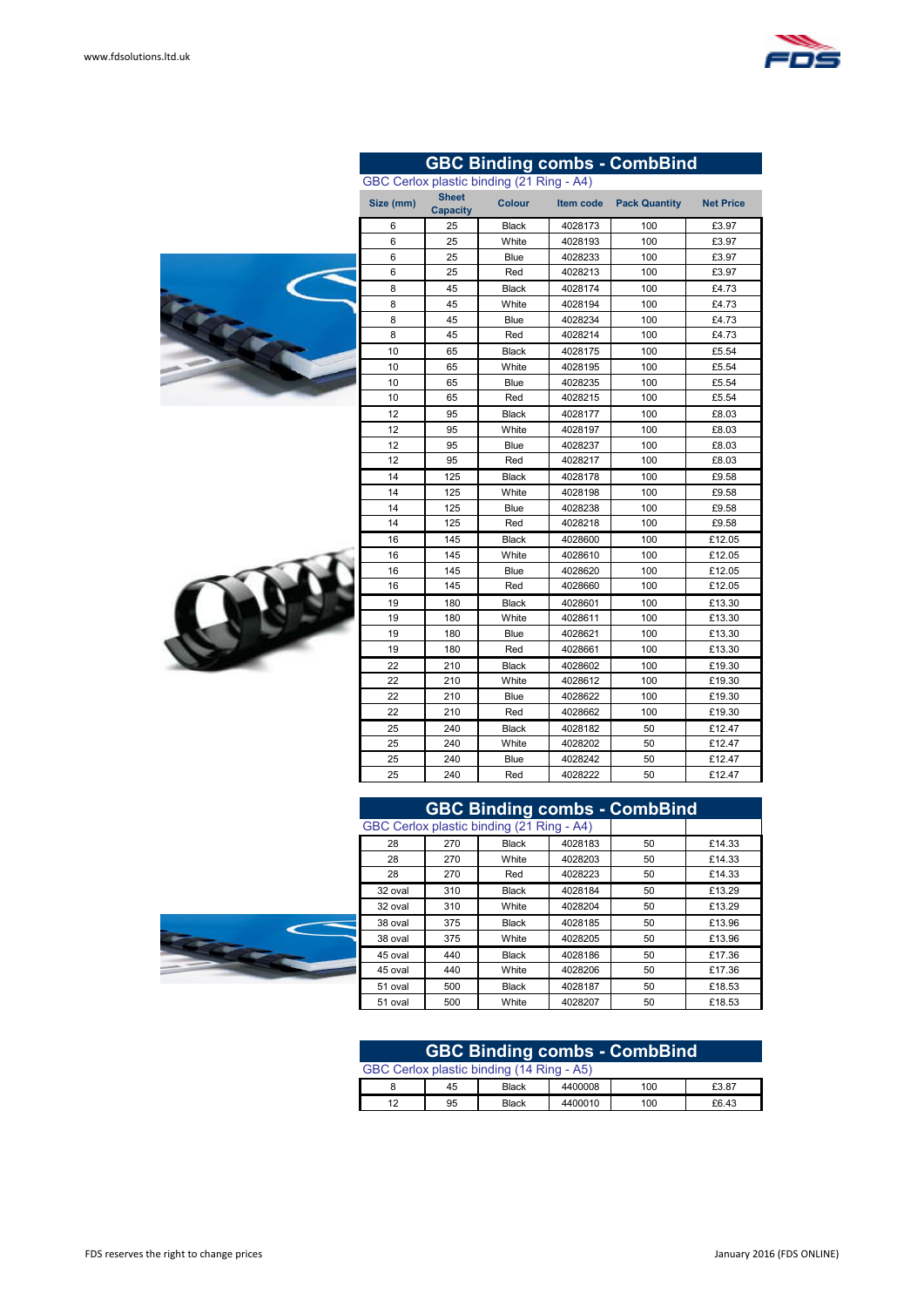# Come C

**COUNTY** 

| A4 - 4:1      |                                 |               |           |                      |                  |
|---------------|---------------------------------|---------------|-----------|----------------------|------------------|
| Size (mm)     | <b>Sheet</b><br><b>Capacity</b> | <b>Colour</b> | Item code | <b>Pack Quantity</b> | <b>Net Price</b> |
| 6             | 30                              | <b>Black</b>  | 9665904   | 100                  | £10.30           |
| 6             | 30                              | White         | 9665905   | 100                  | £10.30           |
| 8             | 45                              | <b>Black</b>  | 9665912   | 100                  | £11.43           |
| 8             | 45                              | White         | 9665913   | 100                  | £11.43           |
| 8             | 45                              | Navy Blue     | 9665917   | 100                  | £11.43           |
| 10            | 70                              | <b>Black</b>  | 9665920   | 100                  | £16.88           |
| 10            | 70                              | White         | 9665921   | 100                  | £16.88           |
| 12            | 85                              | <b>Black</b>  | 9665928   | 100                  | £20.10           |
| 12            | 85                              | White         | 9665929   | 100                  | £20.10           |
| 12            | 85                              | Navy Blue     | 9665933   | 100                  | £20.10           |
| 14            | 110                             | <b>Black</b>  | 9665944   | 100                  | £23.47           |
| 14            | 110                             | White         | 9665945   | 100                  | £23.47           |
| 14            | 110                             | Navy Blue     | 9665949   | 100                  | £23.47           |
| 16            | 125                             | <b>Black</b>  | 9665952   | 100                  | £26.37           |
| 16            | 125                             | White         | 9665953   | 100                  | £26.37           |
| 18            | 140                             | <b>Black</b>  | 9666000   | 100                  | £38.37           |
| 18            | 140                             | White         | 9666001   | 100                  | £38.37           |
| 18            | 140                             | Red           | 9666004   | 100                  | £38.37           |
| 18            | 140                             | Navy Blue     | 9666005   | 100                  | £38.37           |
| 20            | 155                             | White         | 9666011   | 100                  | £40.67           |
| 22            | 170                             | White         | 9666021   | 100                  | £45.27           |
| 25            | 195                             | White         | 9666031   | 100                  | £56.73           |
| 30            | 250                             | White         | 9666041   | 100                  | £88.39           |
| 33            | 265                             | White         | 9666051   | 100                  | £101.24          |
| 41.<br>$\sim$ |                                 |               |           |                      |                  |

**GBC ColourCoil Binding**

ed on 80 gsm

| ' socomeon tha sisht to chongo prices |  |  |
|---------------------------------------|--|--|

#### FDS reserves the right to change prices **FUS CONCIDENTS** January 2016 (FDS ONLINE)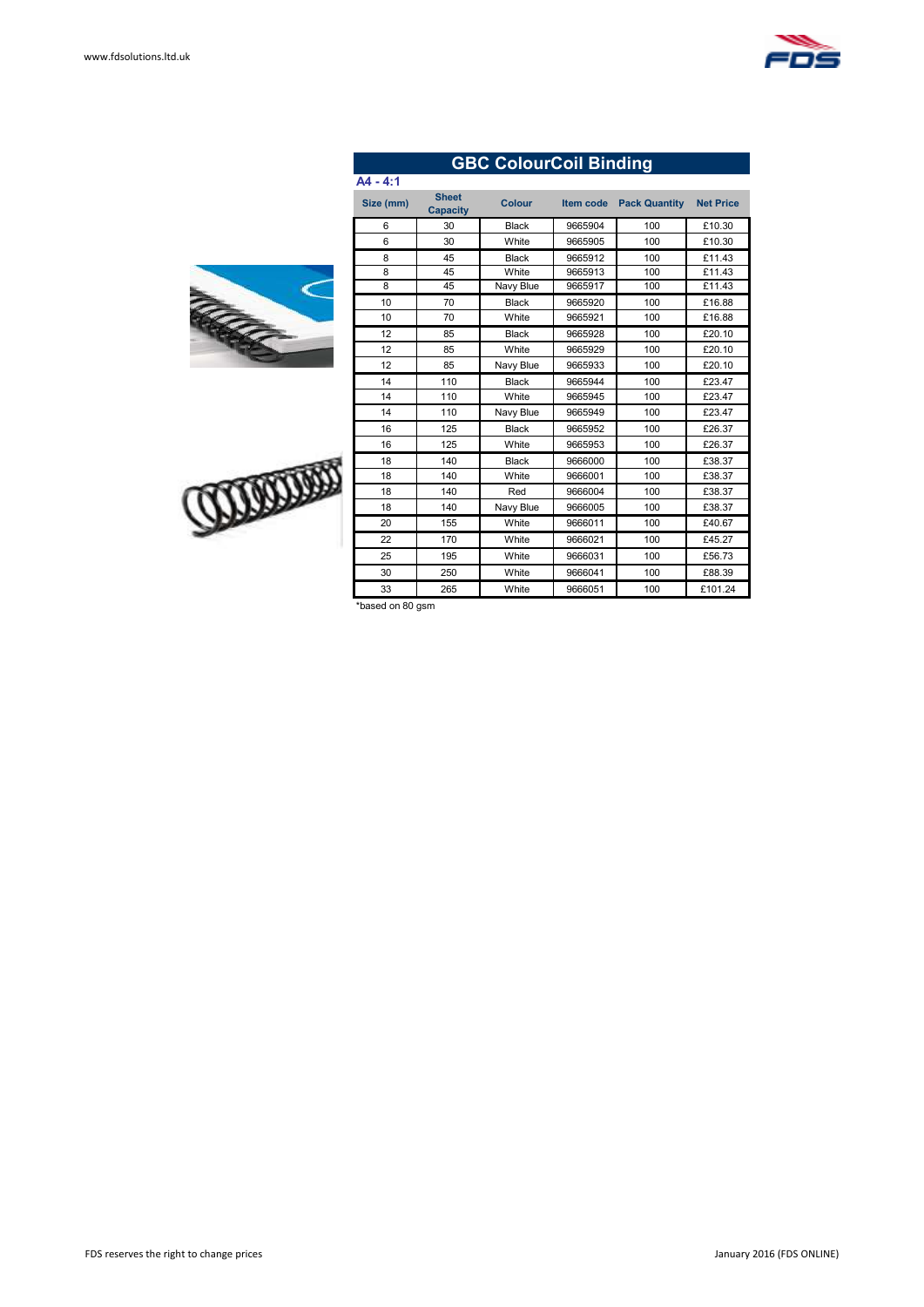

|  |                      |                |                                 |               | <b>GBC Twin Loop Wires WIREBIND</b> |                      |                  |
|--|----------------------|----------------|---------------------------------|---------------|-------------------------------------|----------------------|------------------|
|  | A4 3:1 34 loop wires |                |                                 |               |                                     |                      |                  |
|  | Size (mm/lnch)       | No.            | <b>Sheet</b><br><b>Capacity</b> | <b>Colour</b> | <b>Item code</b>                    | <b>Pack Quantity</b> | <b>Net Price</b> |
|  |                      |                | 30                              | <b>Black</b>  | RE810310                            | 250                  | £13.31           |
|  |                      |                | 30                              | White         | RE810370                            | 250                  | £13.31           |
|  | 4.7 <sub>mm</sub>    | 3              | 30                              | Blue          | RE810320                            | 250                  | £13.31           |
|  | 3/16"                |                | 30                              | Red           | RE810330                            | 250                  | £13.31           |
|  |                      |                | 30                              | Green         | RE810340                            | 250                  | £13.31           |
|  |                      |                | 30                              | Silver        | RE810397                            | 250                  | £13.31           |
|  |                      |                | 45                              | <b>Black</b>  | RE810410                            | 250                  | £16.64           |
|  |                      |                | 45                              | White         | RE810470                            | 250                  | £16.64           |
|  | 6.3mm                | 4              | 45                              | Blue          | RE810420                            | 250                  | £16.64           |
|  | 1/4"                 |                | 45                              | Red           | RE810430                            | 250                  | £16.64           |
|  |                      |                | 45                              | Navy Blue     | RE810425                            | 250                  | £16.64           |
|  |                      |                | 45                              | Silver        | RE810497                            | 250                  | £16.64           |
|  |                      |                | 60                              | <b>Black</b>  | RE810510                            | 250                  | £20.87           |
|  |                      |                | 60                              | White         | RE810570                            | 250                  | £20.87           |
|  | 7.9 mm 5/16"         | 5              | 60                              | Blue          | RE810520                            | 250                  | £20.87           |
|  |                      |                | 60                              | Red           | RE810530                            | 250                  | £20.87           |
|  |                      |                | 60                              | Silver        | RE810597                            | 250                  | £20.87           |
|  | 9.5mm<br>3/8"        | 6              | 75                              | <b>Black</b>  | RE810610                            | 250                  | £24.16           |
|  |                      |                | 75                              | White         | RE810670                            | 250                  | £24.16           |
|  |                      |                | 75                              | Blue          | RE810620                            | 250                  | £24.16           |
|  |                      |                | 75                              | Red           | RE810630                            | 250                  | £24.16           |
|  |                      |                | 75                              | Green         | RE810640                            | 250                  | £24.16           |
|  |                      |                | 75                              | Silver        | RE810697                            | 250                  | £24.16           |
|  |                      |                | 90                              | <b>Black</b>  | RE810710                            | 250                  | £31.46           |
|  |                      |                | 90                              | White         | RE810770                            | 250                  | £31.46           |
|  | 11mm                 | $\overline{7}$ | 90                              | Blue          | RE810720                            | 250                  | £31.46           |
|  | 7/16"                |                | 90                              | Red           | RE810730                            | 250                  | £31.46           |
|  |                      |                | 90                              | Green         | RE810740                            | 250                  | £31.46           |
|  |                      |                | 90                              | Silver        | RE810797                            | 250                  | £31.46           |
|  |                      |                | 105                             | <b>Black</b>  | RE810810                            | 250                  | £33.44           |
|  |                      |                | 105                             | White         | RE810870                            | 250                  | £33.44           |
|  | 12.7mm               |                | 105                             | Blue          | RE810820                            | 250                  | £33.44           |
|  | 1/2"                 | 8              | 105                             | Red           | RE810830                            | 250                  | £33.44           |
|  |                      |                | 105                             | Navy Blue     | RE810825                            | 250                  | £33.44           |
|  |                      |                | 105                             | Green         | RE810840                            | 250                  | £33.44           |
|  |                      |                | 105                             | Silver        | RE810897                            | 250                  | £33.44           |
|  |                      |                | 125                             | <b>Black</b>  | RE810910                            | 250                  | £42.85           |
|  |                      |                | 125                             | White         | RE810970                            | 250                  | £42.85           |
|  | 14.3mm               |                | 125                             | Blue          | RE810920                            | 250                  | £42.85           |
|  | 9/16"                | 9              | 125                             | Red           | RE810930                            | 250                  | £42.85           |
|  |                      |                | 125                             | Navy Blue     | RE810925                            | 250                  | £42.85           |
|  |                      |                | 125                             | Green         | RE810940                            | 250                  | £42.85           |
|  |                      |                | 125                             | Silver        | RE810997                            | 250                  | £42.85           |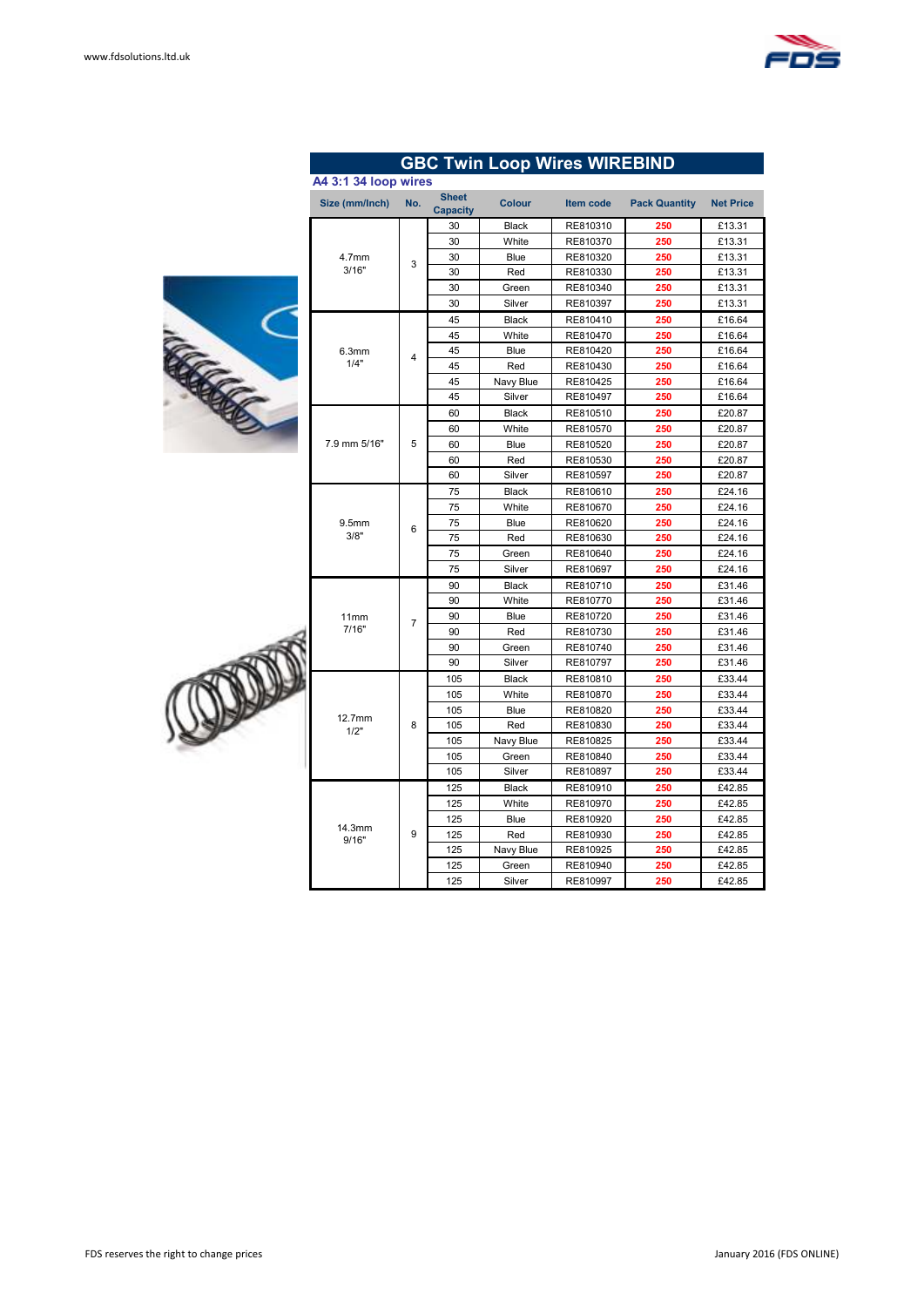

#### **A4 2:1 23 loop wires**



| Size (mm/Inch)           | No. | <b>Sheet</b><br><b>Capacity</b> | <b>Colour</b> | <b>Item code</b> | <b>Pack Quantity</b> | <b>Net Price</b> |        |
|--------------------------|-----|---------------------------------|---------------|------------------|----------------------|------------------|--------|
|                          |     | 135                             | <b>Black</b>  | RE911010         | 200                  | £33.78           |        |
|                          |     | 135                             | White         | RE911070         | 200                  | £33.78           |        |
| 16 <sub>mm</sub><br>5/8" | 10  | 135                             | Blue          | RE911020         | 200                  | £33.78           |        |
|                          |     | 135                             | Green         | RE911040         | 200                  | £33.78           |        |
|                          |     | 135                             | Silver        | RE911097         | 200                  | £33.78           |        |
|                          |     | 160                             | <b>Black</b>  | RE911210         | 200                  | £40.53           |        |
| 19 <sub>mm</sub>         | 12  | 160                             | White         | RE911270         | 200                  | £40.53           |        |
| 3/4"                     |     | 160                             | Green         | RE911240         | 200                  | £40.53           |        |
|                          |     | 160                             | Silver        | RE911297         | 200                  | £40.53           |        |
|                          | 14  | 190                             | <b>Black</b>  | RE911410         | 200                  | £51.25           |        |
|                          |     |                                 | 190           | White            | RE911470             | 200              | £51.25 |
| 22mm<br>7/8"             |     | 190                             | Blue          | RE911420         | 200                  | £51.25           |        |
|                          |     | 190                             | Green         | RE911440         | 200                  | £51.25           |        |
|                          |     | 190                             | Silver        | RE911497         | 200                  | £51.25           |        |
|                          |     | 220                             | <b>Black</b>  | RE911610         | 200                  | £59.15           |        |
|                          |     | 220                             | White         | RE911670         | 200                  | £59.15           |        |
| 25.4mm<br>1"             | 16  | 220                             | Blue          | RE911620         | 200                  | £59.15           |        |
|                          |     | 220                             | Green         | RE911640         | 200                  | £59.15           |        |
|                          |     | 220                             | Silver        | RE911697         | 200                  | £59.15           |        |
|                          |     | 250                             | <b>Black</b>  | RE912010         | 100                  | £73.70           |        |
| 11/4"<br>31.8mm          | 20  | 250                             | White         | RE912070         | 100                  | £73.70           |        |

#### 45 Black RE510410 **250** £15.53 45 Blue RE510420 **250** £15.53 45 White RE510470 **250** £15.53 45 Silver RE510497 **250** £16.30 60 Black RE510510 **250** £17.04  $RE510520$ 60 White RE510570 **250** £17.04 60 Silver RE510597 **250** £17.88 75 Black RE510610 **250** £21.48 75 Blue RE510620 **250** £21.48 75 White RE510670 **250** £21.48 75 Silver RE510697 **250** £22.55 90 Black RE510710 **250** £27.02 90 Blue RE510720 **250** £27.02 90 White RE510770 **250** £27.02 90 Silver RE510797 **250** £28.36 105 Black RE510810 **250** £28.73 105 White RE510870 **250** £28.73  $RE510897$ 125 Black RE510910 **250** £36.90 125 White RE510970 **250** £36.90 125 Silver RE510997 **250** £38.72 **GBC Twin Loop Wires WIREBIND** 7.9mm 7.9mm<br>5/16" No 5 11mm  $\frac{11}{7}{16"}$  No 7 6.3mm  $1/4"$  No4 **A5 3:1 24 loop wires Packs 250** 12.7mm  $\begin{array}{c} 2.711111 \\ 1/2 \end{array}$  No 8 9.5mm  $3/8"$  No 6 14.3mm  $\begin{array}{c|c}\n 4.3 \text{mm} \\
9/16" \end{array}$  No 9



#### **A5 2:1 16 loop wires**

| Size (mm/lnch)   | No.         | <b>Sheet</b><br><b>Capacity</b> | Colour       | <b>Item code</b> | <b>Pack Quantity</b> | <b>Net Price</b> |
|------------------|-------------|---------------------------------|--------------|------------------|----------------------|------------------|
| 16 <sub>mm</sub> | <b>No10</b> | 135                             | White        | RE611070         | 250                  | £27.79           |
| 5/8"             |             | 135                             | Silver       | RE611097         | 250                  | £29.17           |
| 22mm             | <b>No14</b> | 190                             | <b>Black</b> | RE611410         | 250                  | £42.65           |
| 7/8"             |             | 190                             | White        | RE611470         | 250                  | £45.00           |
| 25.4mm           | <b>No16</b> | 220                             | <b>Black</b> | RE611610         | 250                  | £48.56           |
| 1"               |             | 220                             | White        | RE611670         | 250                  | £48.56           |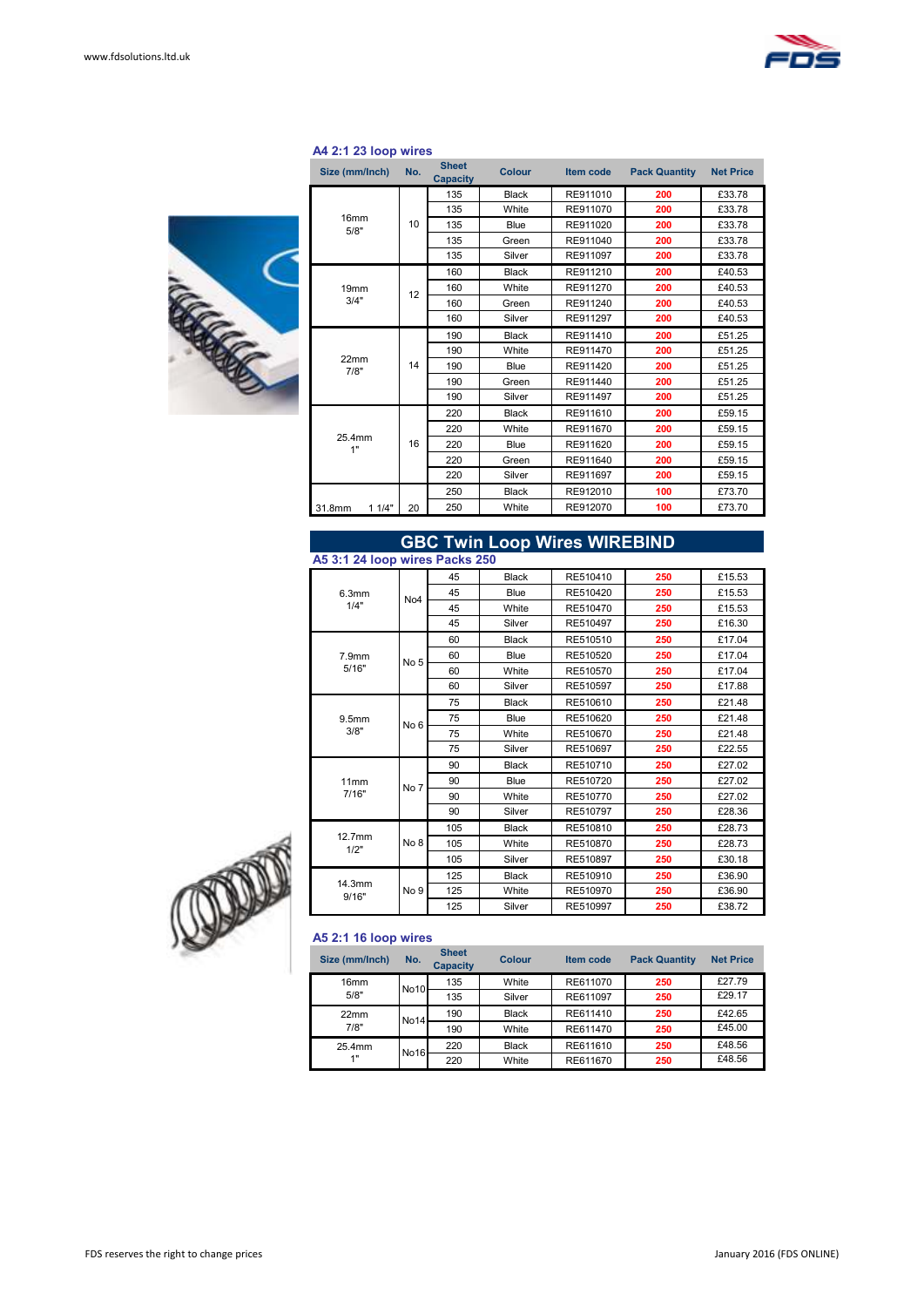

| <b>GBC IBIWIRES 21 Loops</b>         |                  |                      |                  |  |  |  |  |  |  |
|--------------------------------------|------------------|----------------------|------------------|--|--|--|--|--|--|
| <b>Description</b>                   | <b>Item code</b> | <b>Pack Quantity</b> | <b>Net Price</b> |  |  |  |  |  |  |
| BIWIRE A4 21L 6MM SLV (100)          | IB160431         | 100                  | £23.04           |  |  |  |  |  |  |
| BIWIRE A4 21L 6MM BLK (100)          | IB165023         | 100                  | £23.04           |  |  |  |  |  |  |
| IBIWIRE A4 21L 6MM WH (100)          | IB165085         | 100                  | £23.04           |  |  |  |  |  |  |
| IBIWIRE A4 21L 8MM SLV (100)         | IB160639         | 100                  | £24.31           |  |  |  |  |  |  |
| IBIWIRE A4 21L 8MM BLK (100)         | IB165122         | 100                  | £24.31           |  |  |  |  |  |  |
| BIWIRE A4 21L 8MM WH (100)           | IB165184         | 100                  | £24.31           |  |  |  |  |  |  |
| <b>IBIWIRE A4 21L 10MM SLV (100)</b> | IB160837         | 100                  | £31.24           |  |  |  |  |  |  |
| IBIWIRE A4 21L 10MM BLK (100)        | IB165221         | 100                  | £31.24           |  |  |  |  |  |  |
| IBIWIRE A4 21L 10MM WH (100)         | IB165283         | 100                  | £31.24           |  |  |  |  |  |  |
| BIWIRE A4 21L 12MM SLV (100)         | IB161230         | 100                  | £37.16           |  |  |  |  |  |  |
| <b>IBIWIRE A4 21L 12MM BLK (100)</b> | IB165320         | 100                  | £37.16           |  |  |  |  |  |  |
| IBIWIRE A4 21L 12MM WH (100)         | IB165382         | 100                  | £37.16           |  |  |  |  |  |  |
| <b>IBIWIRE A4 21L 14MM SLV (100)</b> | IB161438         | 100                  | £39.94           |  |  |  |  |  |  |
| IBIWIRE A4 21L 14MM BLK (100)        | IB165429         | 100                  | £39.94           |  |  |  |  |  |  |
| IBIWIRE A4 21L 14MM WH (100)         | IB165481         | 100                  | £39.94           |  |  |  |  |  |  |

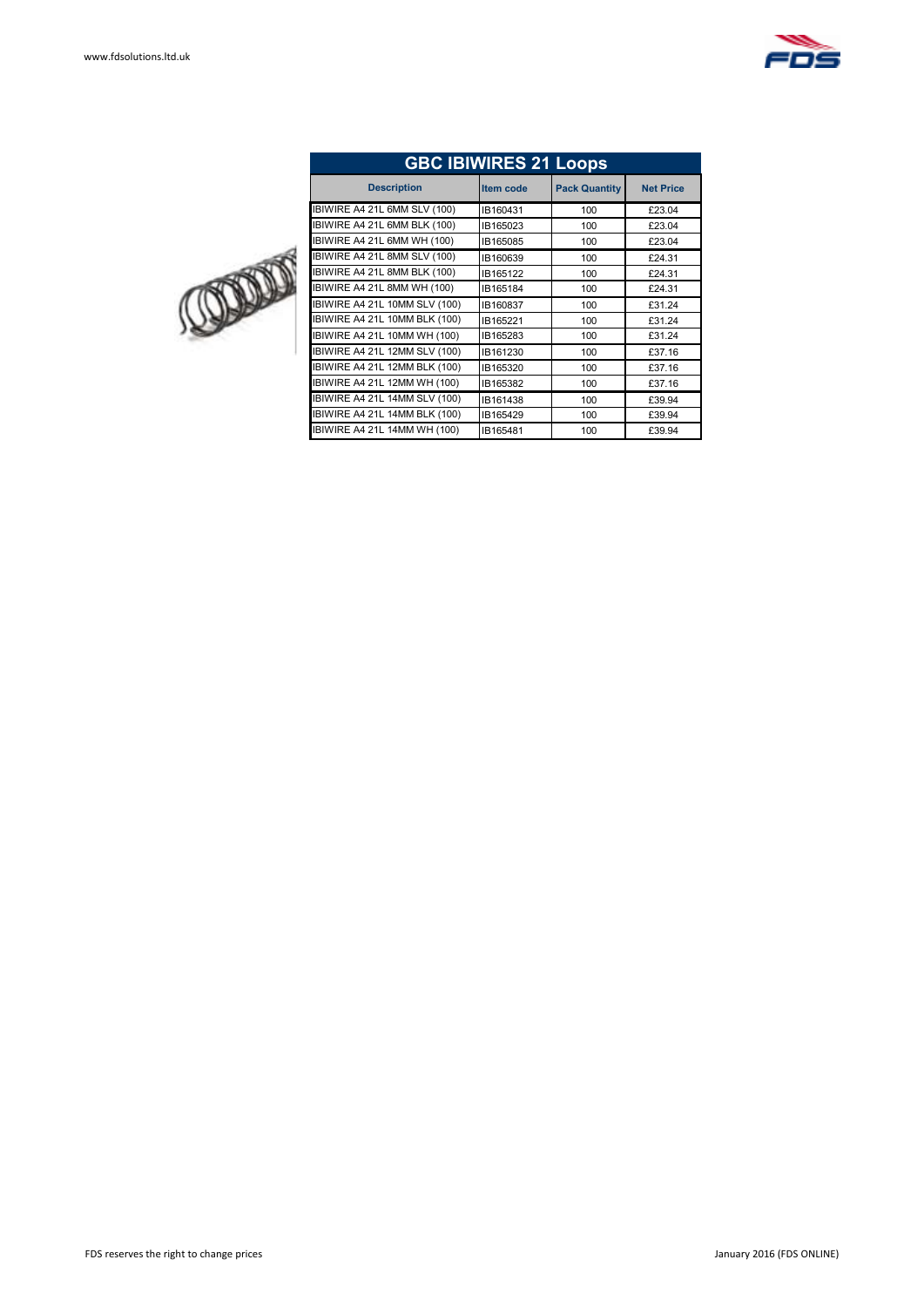



| <b>Binding Strips - Surebind</b> |                                 |               |           |                      |                  |  |  |  |  |
|----------------------------------|---------------------------------|---------------|-----------|----------------------|------------------|--|--|--|--|
| <b>Surebind A4 - 10 prongs</b>   |                                 |               |           |                      |                  |  |  |  |  |
| Size mm                          | <b>Sheet</b><br><b>Capacity</b> | <b>Colour</b> | Item code | <b>Pack Quantity</b> | <b>Net price</b> |  |  |  |  |
|                                  |                                 | <b>Black</b>  | 1132850   | 100                  | £17.50           |  |  |  |  |
|                                  |                                 | White         | 1132840   | 100                  | £17.50           |  |  |  |  |
|                                  |                                 | Blue          | 1132845   | 100                  | £17.50           |  |  |  |  |
| 25                               | $2 - 250$                       | Red           | 9660000   | 100                  | £17.50           |  |  |  |  |
|                                  |                                 | Burgundy      | 9660003   | 100                  | £17.50           |  |  |  |  |
|                                  |                                 | Green         | 9660001   | 100                  | £17.50           |  |  |  |  |
|                                  |                                 | Grey          | 9660002   | 100                  | £17.50           |  |  |  |  |
|                                  |                                 | <b>Black</b>  | 1132886   | 100                  | £24.00           |  |  |  |  |
| 50                               | $2 - 500$                       | White         | 1132884   | 100                  | £24.00           |  |  |  |  |
|                                  |                                 | Blue          | 1132885   | 100                  | £24.00           |  |  |  |  |
| 75                               | 2-750                           | <b>Black</b>  | 3700510   | 100                  | £33.00           |  |  |  |  |
|                                  |                                 | White         | 3700512   | 100                  | £33.00           |  |  |  |  |
| A5                               |                                 | <b>Black</b>  | 9741280   | 100                  | £13.44           |  |  |  |  |
|                                  |                                 | White         | 4400020   | 100                  | £13.44           |  |  |  |  |



| <b>Velobind A4 - 12 Prongs</b> |           |              |           |     |        |  |  |  |
|--------------------------------|-----------|--------------|-----------|-----|--------|--|--|--|
|                                |           | <b>Black</b> | 9741037   | 100 | £17.50 |  |  |  |
|                                |           | White        | 9741041   | 100 | £17.50 |  |  |  |
|                                |           | Blue         | 9741040   | 100 | £17.50 |  |  |  |
| 25                             | $2 - 250$ | Grey         | 9741121   | 100 | £17.50 |  |  |  |
|                                |           | Green        | 9741118   | 100 | £17.50 |  |  |  |
|                                |           | Burgundy     | 9741117   | 100 | £17.50 |  |  |  |
|                                |           | Red          | 9741038   | 100 | £17.50 |  |  |  |
| 50                             | 2-500     | <b>Black</b> | 9741042   | 100 | £24.00 |  |  |  |
|                                |           | White        | 9741043   | 100 | £24.00 |  |  |  |
|                                |           | <b>Black</b> | 9741003   | 100 | £33.00 |  |  |  |
| 75                             | 2-750     | Navy Blue    | 9741003TN | 100 | £33.00 |  |  |  |
|                                |           | White        | G38010002 | 100 | £33.00 |  |  |  |
| A5                             |           | <b>Black</b> | 9741044   | 100 | £13.44 |  |  |  |
|                                |           | Blue         | 9741046   | 100 | £13.44 |  |  |  |

**Binding Strips - Velobind**



| <b>ProClick Cartridges</b> |                                 |                      |                  |                      |                  |  |  |  |
|----------------------------|---------------------------------|----------------------|------------------|----------------------|------------------|--|--|--|
| Size mm                    | <b>Sheet</b><br><b>Capacity</b> | <b>Colour</b>        | <b>Item code</b> | <b>Pack Quantity</b> | <b>Net price</b> |  |  |  |
|                            |                                 | <b>Black</b>         | 2515712          | 100                  | £47.86           |  |  |  |
| 8mm SMALL                  | 40                              | Navy Blue            | 2515715          | 100                  | £47.85           |  |  |  |
|                            |                                 | White                | 2515718          | 100                  | £47.85           |  |  |  |
|                            |                                 | <b>Frosted Clear</b> | 2515721          | 100                  | £47.85           |  |  |  |
|                            |                                 | <b>Black</b>         | 2515713          | 100                  | £50.07           |  |  |  |
| 12mm                       | 70                              | Navy Blue            | 2515716          | 100                  | £50.05           |  |  |  |
| <b>MEDIUM</b>              |                                 | White                | 2515719          | 100                  | £50.05           |  |  |  |
|                            |                                 | <b>Frosted Clear</b> | 2515722          | 100                  | £50.05           |  |  |  |
|                            |                                 | <b>Black</b>         | 2515714          | 100                  | £54.12           |  |  |  |
| 16 <sub>mm</sub>           | 100                             | Navy Blue            | 2515717          | 100                  | £54.12           |  |  |  |
| LARGE                      |                                 | White                | 2515720          | 100                  | £54.12           |  |  |  |
|                            |                                 | <b>Frosted Clear</b> | 2515723          | 100                  | £54.12           |  |  |  |

For use with P2000 and P3000 only

|  |                       | <b>CLICKBIND 34 ring</b>        |               |                  |                      |                  |  |  |  |
|--|-----------------------|---------------------------------|---------------|------------------|----------------------|------------------|--|--|--|
|  | <b>Size mm</b>        | <b>Sheet</b><br><b>Capacity</b> | <b>Colour</b> | <b>Item code</b> | <b>Pack Quantity</b> | <b>Net price</b> |  |  |  |
|  |                       |                                 | <b>Black</b>  | 388019E          | 50                   | £12.49           |  |  |  |
|  | 8mm SMALL             | 45                              | White         | 388002E          | 50                   | £12.49           |  |  |  |
|  |                       |                                 | Frost         | 387302E          | 50                   | £12.49           |  |  |  |
|  |                       |                                 | <b>Black</b>  | 388064E          | 50                   | £14.33           |  |  |  |
|  | 12mm<br><b>MEDIUM</b> | 95                              | White         | 388057E          | 50                   | £14.33           |  |  |  |
|  |                       |                                 | Frost         | 387319E          | 50                   | £14.33           |  |  |  |
|  | 16 <sub>mm</sub>      | 145                             | <b>Black</b>  | 387357E          | 50                   | £25.38           |  |  |  |
|  | LARGE                 |                                 | Frost         | 387326E          | 50                   | £25.39           |  |  |  |

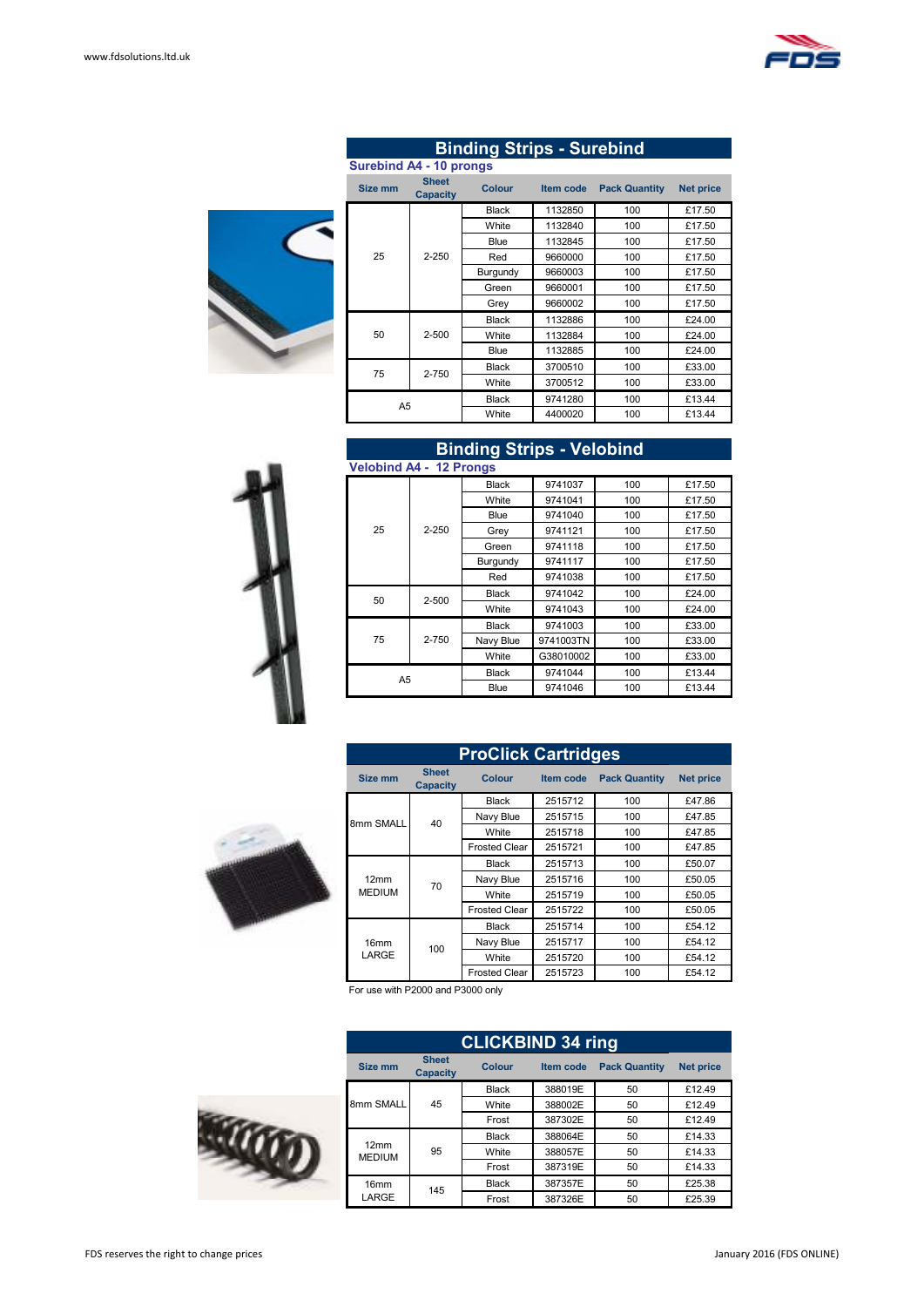

|                                                                                                     | <b>GBC Thermal Binding Covers</b> |               |                  |     |        |  |  |  |  |
|-----------------------------------------------------------------------------------------------------|-----------------------------------|---------------|------------------|-----|--------|--|--|--|--|
| Size mm                                                                                             | <b>Number of</b><br><b>Pages</b>  | <b>Colour</b> | <b>Net Price</b> |     |        |  |  |  |  |
| GBC Thermal Covers 150mic A4 transparent front covers<br>with optimal 200gsm Matt White back covers |                                   |               |                  |     |        |  |  |  |  |
| 1.5                                                                                                 | 10                                | White         | TC080070         | 100 | £34.87 |  |  |  |  |
| 3                                                                                                   | 30                                | White         | TC080370         | 100 | £34.87 |  |  |  |  |
| 4                                                                                                   | 40                                | White         | TC080470         | 100 | £34.87 |  |  |  |  |
| 6                                                                                                   | 60                                | White         | TC080670         | 100 | £34.87 |  |  |  |  |
| 9                                                                                                   | 90                                | White         | TC080970         | 100 | £34.87 |  |  |  |  |
| 12                                                                                                  | 120                               | White         | TC081270         | 100 | £34.87 |  |  |  |  |

#### GBC Thermal Covers 150mic A4 transparent front covers with optimal 200gsm **Gloss White** back covers



|     | with optimal zoogoni <b>oloss winte</b> back covers |       |          |     |        |  |  |  |  |  |
|-----|-----------------------------------------------------|-------|----------|-----|--------|--|--|--|--|--|
| 1.5 | 10                                                  | White | IB370014 | 100 | £33.69 |  |  |  |  |  |
| 3   | 30                                                  | White | IB370021 | 100 | £33.69 |  |  |  |  |  |
| 4   | 40                                                  | White | IB370038 | 100 | £33.69 |  |  |  |  |  |
| 6   | 60                                                  | White | IB370045 | 100 | £39.34 |  |  |  |  |  |
| 8   | 80                                                  | White | IB370052 | 100 | £39.34 |  |  |  |  |  |
| 10  | 100                                                 | White | IB370168 | 100 | £39.34 |  |  |  |  |  |
| 12  | 120                                                 | White | IB370175 | 100 | £39.34 |  |  |  |  |  |
| 15  | 150                                                 | White | IB370083 | 50  | £40.34 |  |  |  |  |  |
| 20  | 200                                                 | White | IB370090 | 50  | £40.34 |  |  |  |  |  |
| 25  | 250                                                 | White | IB370106 | 50  | £40.35 |  |  |  |  |  |
| 30  | 300                                                 | White | IB370113 | 50  | £40.35 |  |  |  |  |  |
| 35  | 350                                                 | White | IB370120 | 50  | £40.35 |  |  |  |  |  |
| 40  | 400                                                 | White | IB370137 | 50  | £40.35 |  |  |  |  |  |
| 50  | 500                                                 | White | IB370151 | 50  | £40.35 |  |  |  |  |  |

#### Standard White Thermal Binding Covers 150mic A5

| 1.5                 | 10 | White | IB370410 | 100 | £37.77 |
|---------------------|----|-------|----------|-----|--------|
| $\overline{ }$<br>ັ | 30 | White | IB370427 | 100 | £37.77 |
|                     |    |       |          |     |        |

|         |                           |               | <b>GBC Thermal Binding Covers</b>   |                  |
|---------|---------------------------|---------------|-------------------------------------|------------------|
| Size mm | Number of<br><b>Pages</b> | <b>Colour</b> | <b>Item Code Pack Quantity</b><br>I | <b>Net Price</b> |

#### Business Line **LinenWeave** Thermal Covers A4. Transparent front with a LinenWeave Back

| 1.5 | 15 | White        | IB386305 | 100 | £61.49 |
|-----|----|--------------|----------|-----|--------|
| 1.5 | 15 | <b>Black</b> | IB386008 | 100 | £61.49 |
| 1.5 | 15 | Red          | IB386503 | 100 | £61.49 |
| 1.5 | 15 | Royal Blue   | IB386602 | 100 | £61.49 |
| 3   | 30 | White        | IB386312 | 100 | £61.49 |
| 3   | 30 | <b>Black</b> | IB386015 | 100 | £61.49 |
| 3   | 30 | Red          | IB386510 | 100 | £61.49 |
| 3   | 30 | Royal Blue   | IB386619 | 100 | £61.49 |
| 4   | 40 | White        | IB386329 | 100 | £61.49 |
| 4   | 40 | <b>Black</b> | IB386022 | 100 | £61.49 |
| 4   | 40 | Red          | IB386527 | 100 | £61.49 |
| 4   | 40 | Royal Blue   | IB386626 | 100 | £61.49 |
| 6   | 50 | White        | IB386336 | 100 | £61.49 |
| 6   | 50 | <b>Black</b> | IB386039 | 100 | £61.49 |
| 6   | 50 | Red          | IB386534 | 100 | £61.49 |
| 6   | 50 | Royal Blue   | IB386633 | 100 | £61.49 |

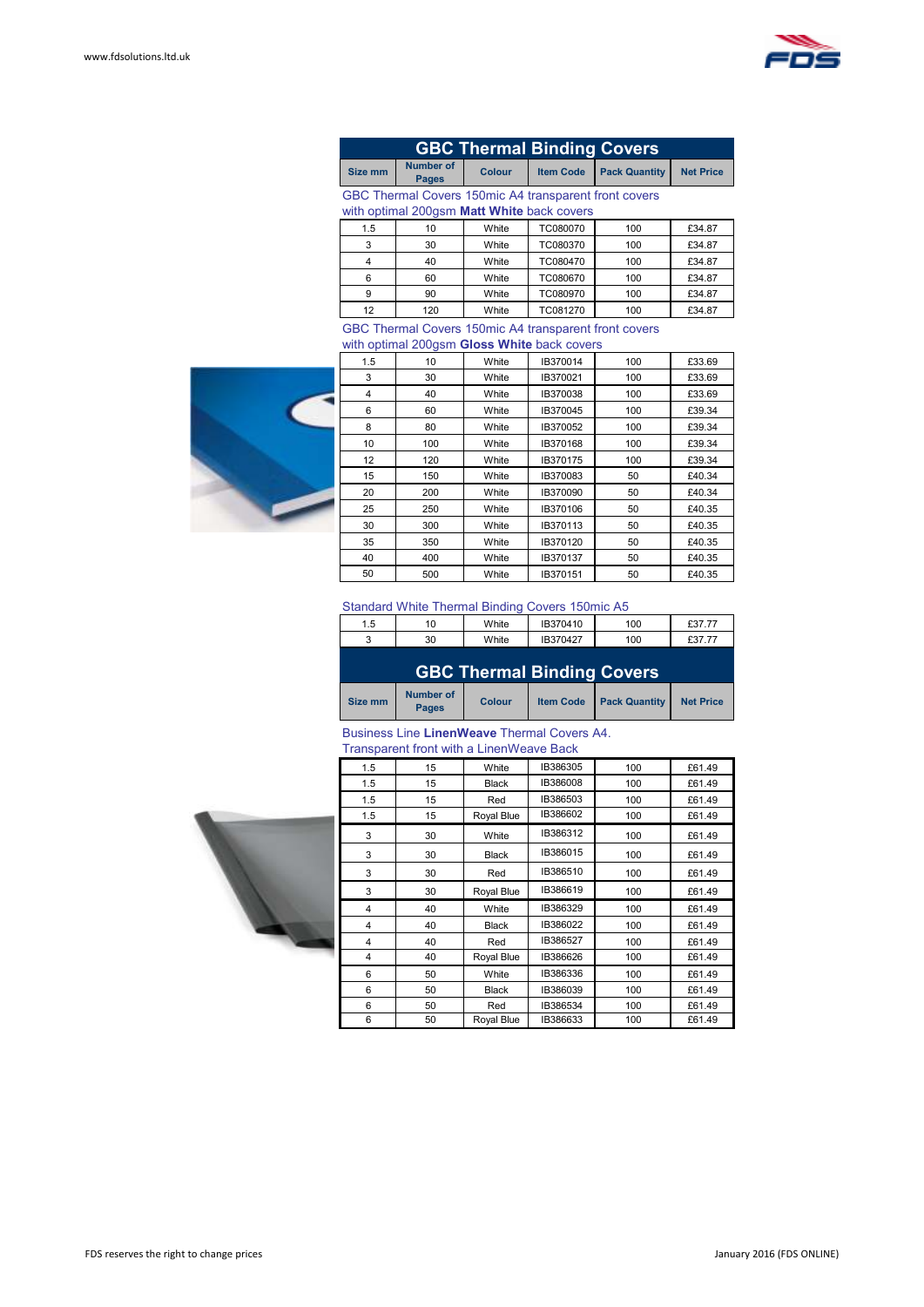

| <b>GBC Thermal Binding Covers</b> |                                  |               |  |                                |                  |  |  |  |
|-----------------------------------|----------------------------------|---------------|--|--------------------------------|------------------|--|--|--|
| Size mm                           | <b>Number of</b><br><b>Pages</b> | <b>Colour</b> |  | <b>Item Code</b> Pack Quantity | <b>Net Price</b> |  |  |  |

#### Business Line **LeatherGrain** Thermal Covers A4.

|     | <b>Transparent front with a LeatherGrain Back</b> |              |          |     |        |
|-----|---------------------------------------------------|--------------|----------|-----|--------|
| 1.5 | 15                                                | White        | IB451706 | 100 | £48.47 |
| 1.5 | 15                                                | <b>Black</b> | IB451607 | 100 | £48.46 |
| 1.5 | 15                                                | Red          | IB451201 | 100 | £48.46 |
| 1.5 | 15                                                | Royal Blue   | IB451003 | 100 | £48.46 |
| 3   | 30                                                | White        | IB451713 | 100 | £53.30 |
| 3   | 30                                                | <b>Black</b> | IB451614 | 100 | £53.30 |
| 3   | 30                                                | Red          | IB451218 | 100 | £53.30 |
| 3   | 30                                                | Royal Blue   | IB451010 | 100 | £53.30 |
| 4   | 40                                                | White        | IB451720 | 100 | £53.30 |
| 4   | 40                                                | <b>Black</b> | IB451621 | 100 | £53.30 |
| 4   | 40                                                | Red          | IB451225 | 100 | £53.30 |
| 4   | 40                                                | Royal Blue   | IB451027 | 100 | £53.30 |
| 6   | 50                                                | White        | IB451737 | 100 | £53.30 |
| 6   | 50                                                | <b>Black</b> | IB451638 | 100 | £53.30 |
| 6   | 50                                                | Red          | IB451232 | 100 | £53.30 |
| 6   | 50                                                | Royal Blue   | IB451034 | 100 | £53.30 |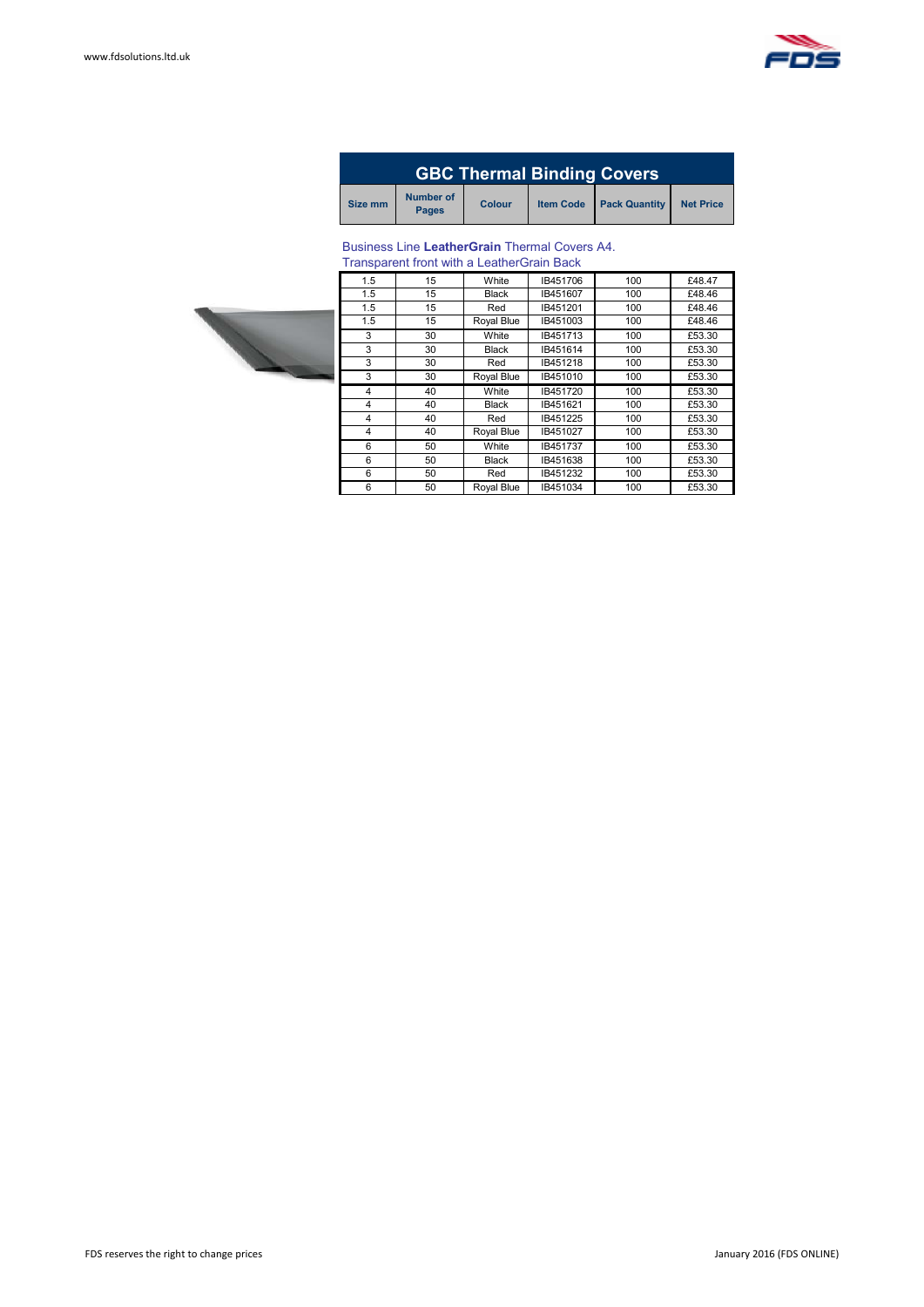

| <b>GBC Binding Covers - PVC/PP/Clear/Coloured</b> |                        |                   |                  |                      |                  |  |
|---------------------------------------------------|------------------------|-------------------|------------------|----------------------|------------------|--|
| <b>Microns</b>                                    | <b>Finish/Colour</b>   | Measure-<br>ments | <b>Item Code</b> | <b>Pack Quantity</b> | <b>Net Price</b> |  |
| <b>PVC RANGE</b>                                  |                        |                   |                  |                      |                  |  |
| <b>HiClear - PVC Transparent Covers A3</b>        |                        |                   |                  |                      |                  |  |
| 180                                               | Clear                  | 297 x 420         | CF121880         | 100                  | £22.14           |  |
| 200                                               | Clear                  | 297 x 420         | IB770050         | 100                  | £26.08           |  |
| 240                                               | Clear                  | 297 x 420         | 78500306         | 100                  | £30.46           |  |
| 300                                               | Clear                  | 297 x 420         | 78500307         | 100                  | £38.34           |  |
|                                                   |                        |                   |                  |                      |                  |  |
| HighClear - PVC Transparent A4                    |                        |                   |                  |                      |                  |  |
| 150                                               | Clear                  | 297 x 210         | CE011580E        | 100                  | £8.77            |  |
| 180                                               | Clear                  | 297 x 210         | CE011880E        | 100                  | £10.60           |  |
| 200                                               | Clear                  | 297 x 210         | CE012080E        | 100                  | £13.86           |  |
| 240                                               | Clear                  | 297 x 210         | CE012480         | 100                  | £14.71           |  |
| 300                                               | Clear                  | 297 x 210         | CE013080E        | 100                  | £24.34           |  |
|                                                   |                        |                   |                  |                      |                  |  |
| HiClear - PVC Transparent A5                      |                        |                   |                  |                      |                  |  |
|                                                   |                        |                   |                  |                      |                  |  |
| 180                                               | Clear                  | 210x150           | 4400024          | 100                  | £7.80            |  |
| 240                                               | Clear                  | 210x150           | 4400025          | 100                  | £10.60           |  |
|                                                   |                        |                   |                  |                      |                  |  |
| <b>ColourClear -PVC Coloured Covers A4</b>        |                        |                   |                  |                      |                  |  |
| 180                                               | <b>Blue</b>            | 297 x 210         | CE011820E        | 100                  | £18.13           |  |
| 180                                               | Smoked                 | 297 x 210         | CE011850E        | 100                  | £18.13           |  |
| 180                                               | Green                  | 297 x 210         | CE011840E        | 100                  | £18.14           |  |
| 180                                               | Red                    | 297 x 210         | CE011830E        | 100                  | £18.14           |  |
| 180                                               | Yellow                 | 297 x 210         | CE011860E        | 100                  | £18.14           |  |
| 200                                               | Assorted               | 297 x 210         | 2101619E         | 100                  | £18.81           |  |
| PVC OpaqueCovers- Coloured Matt A4                |                        |                   |                  |                      |                  |  |
| 300                                               | <b>Black</b>           | 297 x 210         | KV99033          | 100                  | £47.50           |  |
|                                                   |                        |                   |                  |                      |                  |  |
| 300                                               | White                  | 297 x 210         | KV90183          | 100                  | £47.50           |  |
| 300                                               | Red                    | 297x210           | KV32613          | 100                  | £47.50           |  |
| 300                                               | Blue                   | 297 x 210         | KV50093          | 100                  | £47.50           |  |
| 300                                               | Dark Blue              | 297 x 210         | KV50063          | 100                  | £47.50           |  |
|                                                   |                        |                   |                  |                      |                  |  |
| PVC Opaque Covers - Coloured Gloss A4             |                        |                   |                  |                      |                  |  |
| 300                                               | Green                  | 297 x 210         | ESP421165        | 100                  | £48.16           |  |
| 300                                               | <b>Black</b>           | 297x210           | ESP421163        | 100                  | £48.16           |  |
| 300                                               | White                  | 297 x 210         | ESP421161        | 100                  | £48.16           |  |
| 300                                               | Blue                   | 297 x 210         | ESP421160        | 100                  | £48.16           |  |
| <b>PVC US QUARTO</b>                              |                        |                   |                  |                      |                  |  |
| 250                                               | Clear                  | 279 x 215         | DD905080         | 200                  | £35.69           |  |
|                                                   |                        |                   |                  |                      |                  |  |
|                                                   |                        |                   |                  |                      |                  |  |
|                                                   | <b>POLYCOVER RANGE</b> |                   |                  |                      |                  |  |
| PolyClearView - A4                                |                        |                   |                  |                      |                  |  |
| 280                                               | Frosted                | 297 x 210         | 2101607E         | 100                  | £24.36           |  |
| 300                                               | Frosted                | 297 x 210         | IB386794         | 25                   | £11.21           |  |
| 300                                               | Frosted                | 297 x 210         | IB386848         | 100                  | £23.87           |  |
|                                                   |                        |                   |                  |                      |                  |  |





| <b>POLYCOVER RANGE</b>                      |              |           |          |     |        |  |  |
|---------------------------------------------|--------------|-----------|----------|-----|--------|--|--|
| PolyTechno - Trendy Textures and Tough - A4 |              |           |          |     |        |  |  |
| 700                                         | White        | 297 x 210 | IB387210 | 50  | £31.37 |  |  |
| PolyOpaque - A4                             |              |           |          |     |        |  |  |
| 300                                         | <b>Black</b> | 297 x 210 | IB386831 | 100 | £28.50 |  |  |
| 300                                         | White        | 297 x 210 | IB386817 | 100 | £28.50 |  |  |
| 300                                         | Blue         | 297 x 210 | IB386800 | 100 | £28.50 |  |  |
| 300                                         | Dark Blue    | 297 x 210 | IB387265 | 100 | £28.51 |  |  |
| 300                                         | Dark Red     | 297 x 210 | IB387289 | 100 | £28.50 |  |  |
| PolyOpaque PVC - A5                         |              |           |          |     |        |  |  |
| 300                                         | Red          | 210x150   | 4400033  | 100 | £15.40 |  |  |

350 Clear/Matt 297 x 210 IB387166 100 £33.17 450 Frosted 297 x 210 IB387159 50 £19.46 450 Red 297 x 210 IB387203 50 £19.47

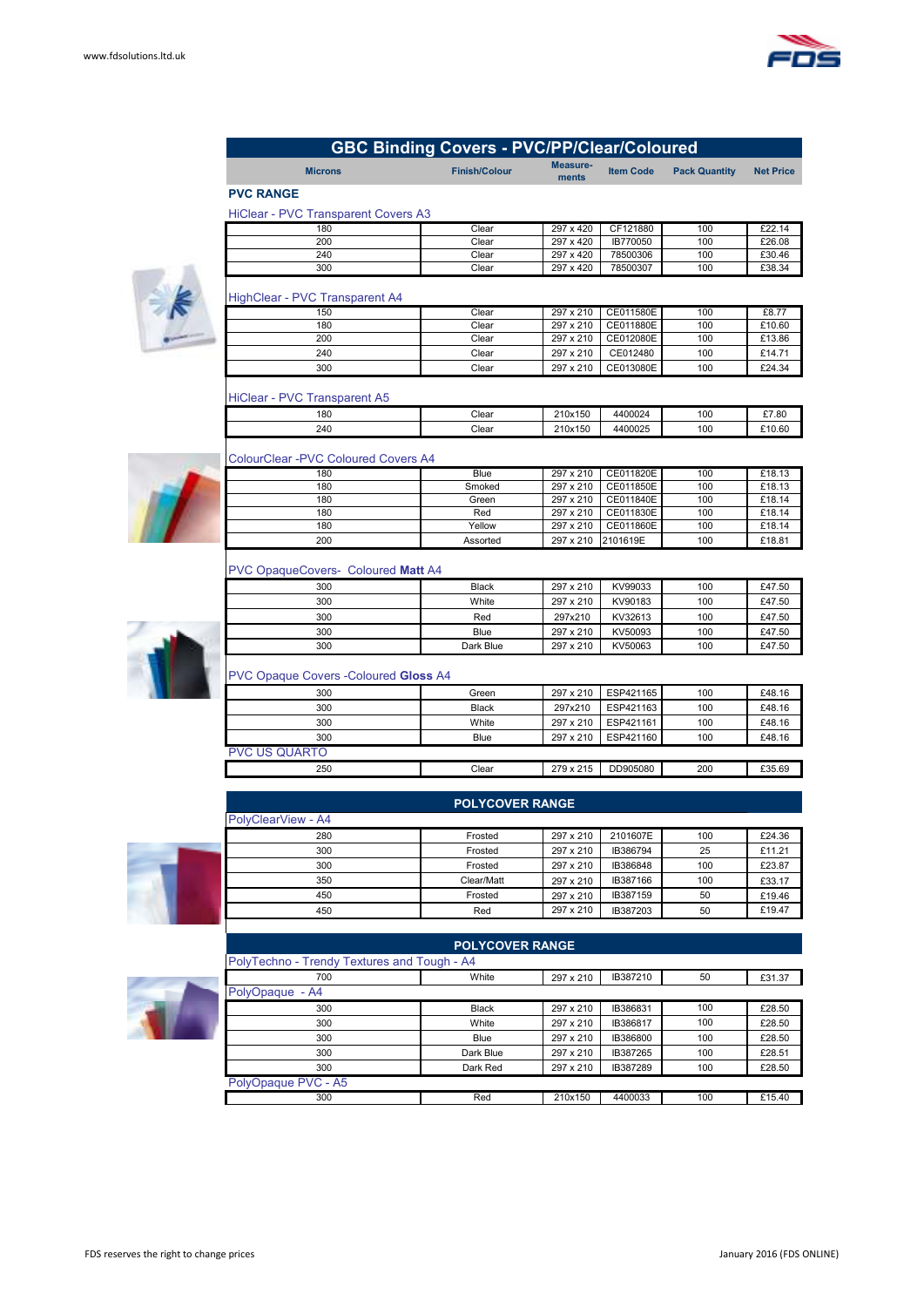

|            | <b>Covers for Binding</b>            |                          |                        |                      |                      |                  |  |
|------------|--------------------------------------|--------------------------|------------------------|----------------------|----------------------|------------------|--|
|            | Size mm                              | <b>Finish/Colour</b>     | Measure-<br>ments      | <b>Item Code</b>     | <b>Pack Quantity</b> | <b>Net Price</b> |  |
| <b>NEW</b> | <b>Cardboard Covers</b>              |                          |                        |                      |                      |                  |  |
|            | 250                                  | Green                    | 297x210                | 4400007              | 100                  | £18.74           |  |
|            | 250                                  | Brown                    | 297x210                | 4400006              | 100                  | £19.06           |  |
|            | 250                                  | Red                      | 297x210                | 4400005              | 100                  | £18.74           |  |
|            | 250                                  | Natural                  | 297x210                | 4400004              | 100                  | £18.74           |  |
|            | Leathergrain Covers A4               |                          |                        |                      |                      |                  |  |
|            | 250                                  | <b>Black</b>             | 297 x 210              | CE040010             | 100                  | £12.60           |  |
|            | 250                                  | White                    | 297 x 210              | CE040070             | 100                  | £12.60           |  |
|            | 250                                  | Royal Blue               | 297 x 210              | CE040029             | 100                  | £12.60           |  |
|            | 250                                  | Navy Blue                | 297 x 210              | CE040025             | 100                  | £12.60           |  |
|            | 250                                  | Blue                     | 297 x 210              | CE040020             | 100                  | £12.60           |  |
|            | 250                                  | Wedgewood Blue           | 297 x 210              | CE040021             | 100                  | £12.60           |  |
|            | 250                                  | Dark Red                 | 297 x 210              | CE040030             | 100                  | £12.60           |  |
|            | 250                                  | Red                      | 297 x 210              | CE040031             | 100                  | £12.60           |  |
|            | 250<br>250                           | Burgundy<br>Dark Green   | 297 x 210<br>297 x 210 | CE040032<br>CE040045 | 100<br>100           | £12.60<br>£12.60 |  |
|            | 250                                  |                          | 297 x 210              | CE040065             | 100                  | £12.63           |  |
|            | 250                                  | Ivory<br>Dark Grey       | 297 x 210              | CE040055             | 100                  | £12.63           |  |
|            |                                      |                          |                        |                      | 100 (50 with         |                  |  |
|            | 250                                  | Black -with front window | 297 x 210              | CE041110             | window)              | £16.28           |  |
|            |                                      | Royal Blue -with front   |                        |                      | 100 (50 with         |                  |  |
|            | 250                                  | window                   | 297 x 210              | CE041129             | window)              | £16.28           |  |
|            |                                      | Royal Blue -with front   |                        |                      | 100 (50 with         |                  |  |
|            | 250                                  | window                   | 297 x 210              | CE041121             | window)              | £16.24           |  |
|            | 250                                  | <b>Black</b>             | A3                     | T22410029            | 100                  | £28.22           |  |
|            | Leathergrain Covers A5<br>250<br>250 | <b>Black</b><br>White    | 210x150<br>210x150     | 4400017<br>4400015   | 100<br>100           | £10.46<br>£10.46 |  |
|            | High Gloss Chromo Covers - A4        |                          |                        |                      |                      |                  |  |
|            | 250                                  | White                    | 297 x 210              | CE020071             | 100                  | £24.85           |  |
|            | 250                                  | White Double sided       | 297 x 210              | CE020070             | 100                  | £25.87           |  |
|            | 250                                  | <b>Black</b>             | 297 x 210              | CE020010             | 100                  | £25.89           |  |
|            | 250                                  | Blue                     | 297 x 210              | CE020020             | 100                  | £25.87           |  |
|            | 250                                  | Red                      | 297 x 210              | CE020030             | 100                  | £25.89           |  |
|            | 250                                  | Green                    | 297 x 210              | CE020040             | 100                  | £25.87           |  |
|            | High Gloss Chromo Covers - A3        |                          |                        |                      |                      |                  |  |
|            | 250                                  | White Double sided       | 297 x 420              | CE019000             | 100                  | £43.12           |  |
|            | <b>Regency Covers A4</b>             |                          |                        |                      |                      |                  |  |
|            | 325                                  | <b>Black</b>             | 297 x 210              | CE030010             | 100                  | £42.24           |  |
|            | 325                                  | White                    | 297 x 210              | CE030070             | 100                  | £42.24           |  |
|            | 325                                  | Navy Blue                | 297 x 210              | CE030020             | 100                  | £42.24           |  |
|            | LinenWeave Covers - A4               |                          |                        |                      |                      |                  |  |
|            | 250                                  | <b>Black</b>             | 297 x 210              | CE050010             | 100                  | £21.82           |  |
|            | 250                                  | White                    | 297 x 210              | CE050070             | 100                  | £21.82           |  |
|            | 250                                  | Royal Blue               | 297 x 210              | CE050029             | 100                  | £21.82           |  |
|            | 250                                  | Red                      | 297 x 210              | CE050030             | 100                  | £21.82           |  |
|            | <b>Traditional Covers - A4</b>       |                          |                        |                      |                      |                  |  |
|            | 220                                  | White                    | 297 x 210              | CE080070             | 100                  | £13.10           |  |
|            | 250                                  | <b>Black</b>             | 297 x 210              | CE110010             | 100                  | £14.11           |  |
|            | 250                                  | Ivory                    | 297 x 210              | CE110065             | 100                  | £14.11           |  |
|            | 250                                  | Blue                     | 297 x 210              | CE110020             | 100                  | £14.11           |  |
|            | 250                                  | Red                      | 297 x 210              | CE110030             | 100                  | £14.11           |  |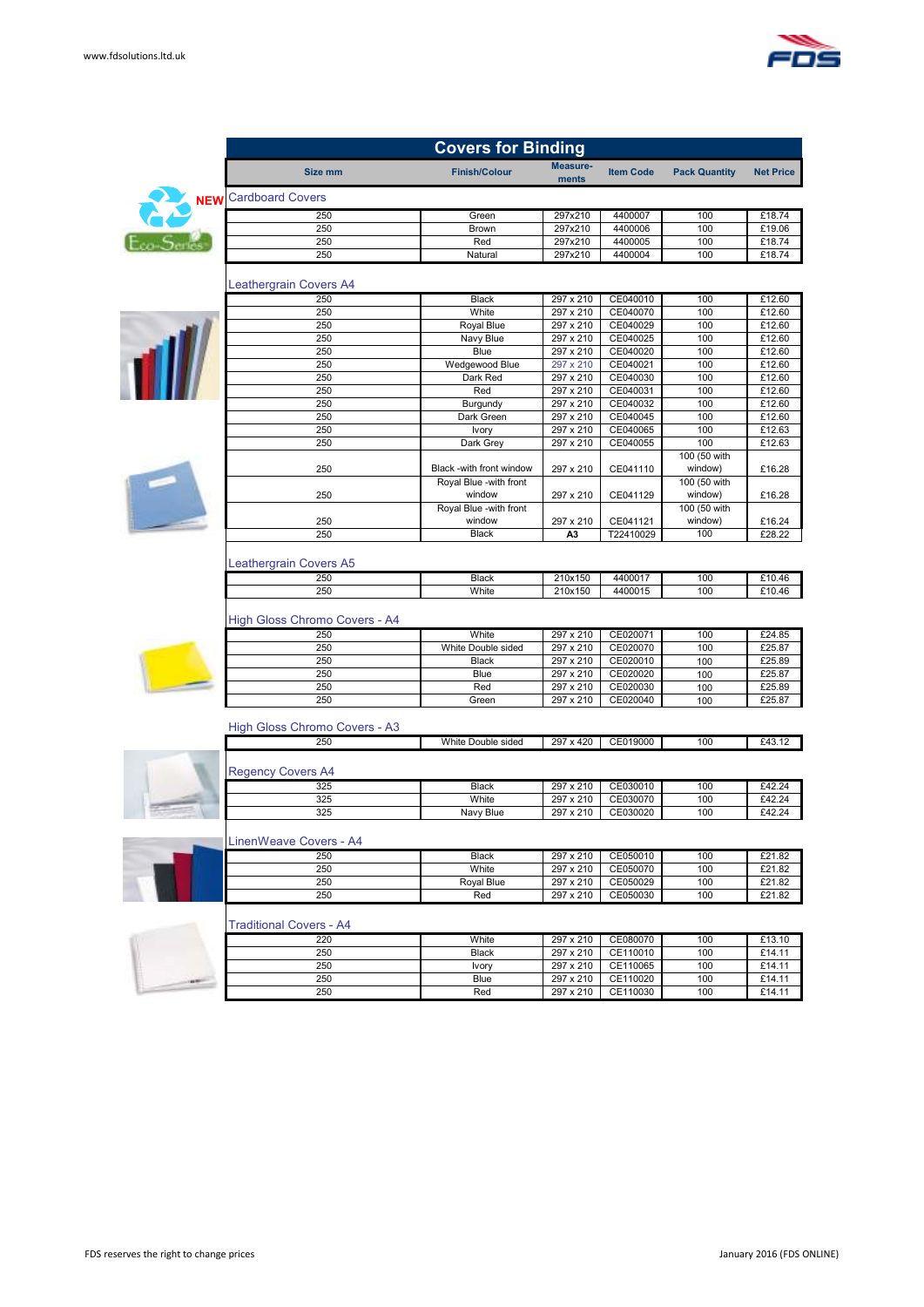

|                                   | <b>Accessories</b>   |                   |                  |                      |                  |
|-----------------------------------|----------------------|-------------------|------------------|----------------------|------------------|
| Size mm                           | <b>Finish/Colour</b> | Measure-<br>ments | <b>Item Code</b> | <b>Pack Quantity</b> | <b>Net Price</b> |
| <b>Filestrips A4</b>              |                      |                   |                  |                      |                  |
| Filestrip PVC Comb (21Hole)       |                      |                   | IB410215         | 100                  | £17.10           |
| Filestrip Poly Comb (21Hole)      |                      |                   | IB195020         | 100                  | £21.14           |
| Filestrip PVC Wire/Click (34Hole) |                      |                   | IB184994         | 100                  | £20.32           |
| <b>Filestrip Thermal</b>          |                      |                   | IB412356         | 100                  | £17.45           |
| <b>FileStrip SureBind</b>         |                      |                   | 4400385E         | 100                  | £17.92           |



#### PolyDividers - PP Unpunched Dividers & Index Sets

|                                   | Blue, Purple, Pink, |          |         |       |
|-----------------------------------|---------------------|----------|---------|-------|
| 5 Part Set with oversized Covers  | Orange, Green       | 2101323E | 10 pack | £3.53 |
|                                   | Blue, Purple, Pink, |          |         |       |
| 10 Part Set with oversized covers | Orange, Green       | 4400386  | 10 pack | £4.57 |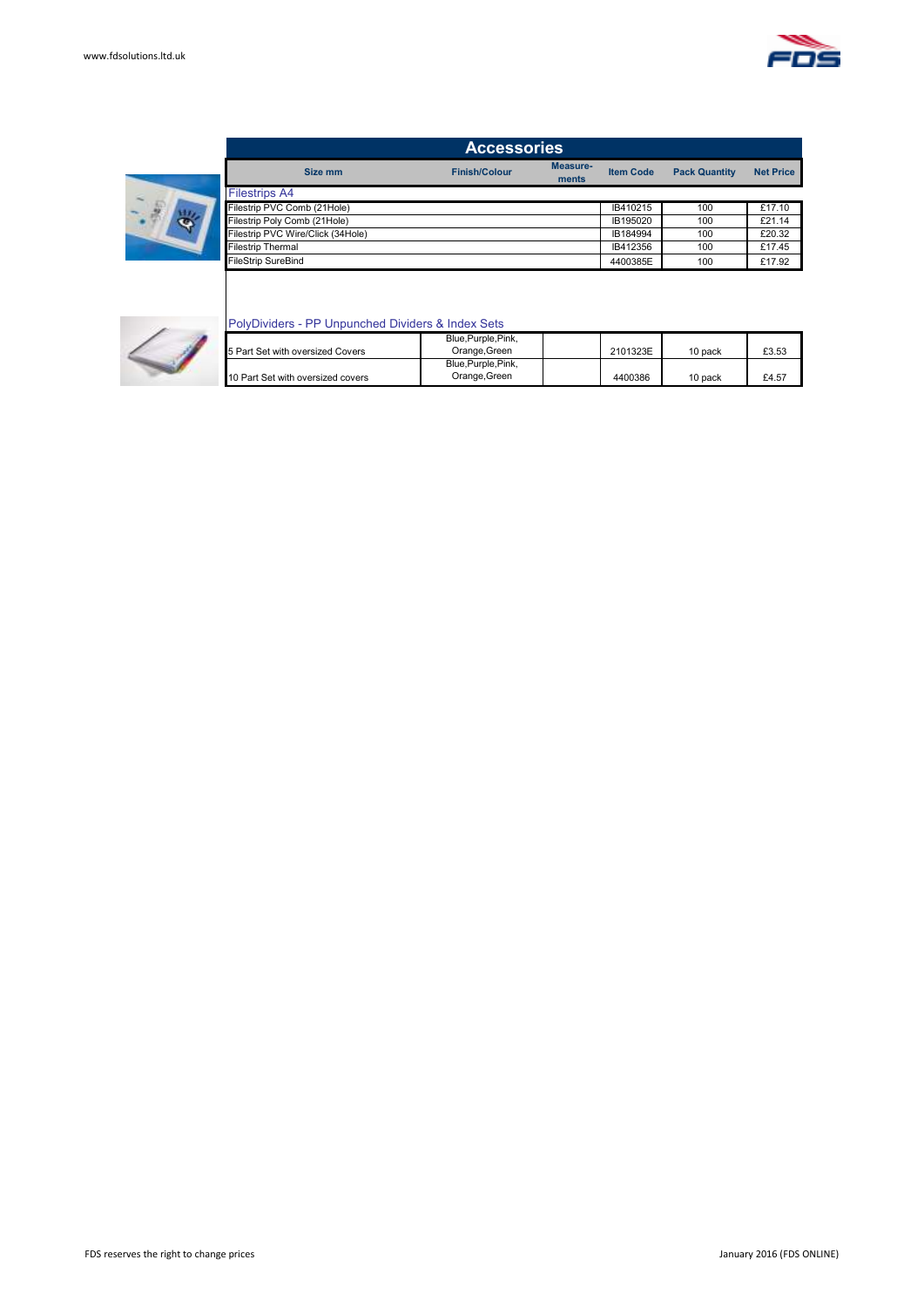

|    |                         | <b>GBC Lamination Pouches and Accessories</b> |               |           |           |                      |                  |
|----|-------------------------|-----------------------------------------------|---------------|-----------|-----------|----------------------|------------------|
|    | <b>Description</b>      | Micron (per flap)                             | <b>Finish</b> | Size (mm) | Item code | <b>Pack Quantity</b> | <b>Net Price</b> |
|    |                         | 80                                            | Gloss         | 426 x 600 | IB589782  | 100                  | £29.23           |
|    | A <sub>2</sub> - Gloss  | 125                                           | Gloss         | 426 x 600 | 3745099   | 50                   | £26.98           |
|    |                         | 125                                           | Gloss         | 426 x 600 | IB589799  | 100                  | £49.48           |
|    | A3 - Pro-film           | 37.5                                          | Gloss         | 303 x 426 | 3745104   | 200                  | £20.25           |
|    |                         | 75                                            | Gloss         | 303 x 426 | 3200745   | 100                  | £12.50           |
|    |                         | 80                                            | Gloss         | 303 x 426 | IB583032  | 100                  | £15.73           |
|    | A <sub>3</sub> - Gloss  | 100                                           | Gloss         | 303 x 426 | 3740307   | 100                  | £17.98           |
|    |                         | 125                                           | Gloss         | 303 x 426 | 3200725   | 100                  | £20.39           |
|    |                         | 175                                           | Gloss         | 303 x 426 | 3200746   | 100                  | £39.49           |
|    |                         | 250                                           | Gloss         | 303 x 426 | 3740450   | 50                   | £28.10           |
| I, |                         | 75                                            | Matt          | 303 x 426 | 41660E    | 100                  | £22.48           |
|    | A <sub>3</sub> - Matt   | 125                                           | Matt          | 303 X 426 | 3747235   | 100                  | £43.92           |
|    |                         | 125                                           | Matt          | 303 x 426 | 3747521   | 50                   | £23.60           |
|    | A4 - Pro film           | 37.5                                          | Gloss         | 216 x 303 | 3745103   | 200                  | £10.10           |
|    |                         | 75                                            | Gloss         | 216 x 303 | 3740400   | 100                  | £6.31            |
|    |                         | 80                                            | Gloss         | 216 x 303 | IB585036  | 100                  | £7.85            |
|    |                         | 100                                           | Gloss         | 216 x 303 | 3740306   | 100                  | £8.95            |
|    | A4 - Gloss              | 125                                           | Gloss         | 216 x 303 | 3200723   | 100                  | £10.53           |
|    |                         | 175                                           | Gloss         | 216 x 303 | 3200724   | 100                  | £17.98           |
|    |                         | 250                                           | Gloss         | 216 x 303 | IB586040  | 100                  | £26.98           |
|    |                         | 250                                           | Gloss         | 216 x 303 | 3740449   | 50                   | £14.60           |
|    |                         |                                               |               |           |           |                      |                  |
|    |                         | 75                                            | Gloss         | 216 x 303 | 3747347   | 100                  | £10.33           |
|    | A4 - Hi-Speed Landscape | 80                                            | Gloss         | 216 x 303 | IB049033  | 100                  | £11.21           |
|    |                         | 100                                           | Gloss         | 216 x 303 | 3747525   | 100                  | £12.35           |
|    |                         | 125                                           | Gloss         | 216 x 303 | 3747348   | 100                  | £16.42           |
|    |                         | 75                                            | Matt          | 216 x 303 | 3747240   | 100                  | £16.15           |
|    |                         | 75                                            | Matt          | 216 x 303 | 3747522   | 50                   | £11.23           |
|    | A4 - Matt               | 100                                           | Matt          | 216 x 303 | 3740491   | 100                  | £18.90           |
|    |                         | 125                                           | Matt          | 216 x 303 | 3747241   | 100                  | £19.10           |
|    |                         | 125                                           | Matt          | 216 x 303 | 3747524   | 50                   | £14.17           |
|    | A4 - Gloss/Matt         | 75                                            | Gloss/Matt    | 216 x 303 | 3747520   | 50                   | £8.98            |
|    |                         | 75                                            | Gloss         | 154 x 216 | 3740451   | 100                  | £4.48            |
|    | A <sub>5</sub>          | 80                                            | Gloss         | 154 x 216 | IB575037  | 100                  | £5.15            |
|    |                         | 125                                           | Gloss         | 154 x 216 | 3200749   | 100                  | £6.73            |
|    |                         | 75                                            | Gloss         | 111 x 156 | 3743152   | 100                  | £2.23            |
|    | A <sub>6</sub>          | 125                                           | Gloss         | 111 x 156 | 3740442   | 100                  | £3.80            |
|    |                         | 250                                           | Gloss         | 111 x 156 | 3740452   | 50                   | £4.93            |
|    |                         | 125                                           | Gloss         | 80 X 111  | IB581076  | 100                  | £2.23            |

#### **Peel n Stick - Gloss**

| A <sub>5</sub> | 75  | Gloss | 154 x 216 | 3747528 | 25  | £6.33   |
|----------------|-----|-------|-----------|---------|-----|---------|
| A <sub>5</sub> | 125 | Gloss | 154 x 216 | 3747244 | 100 | £25.47  |
| A4             | 75  | Gloss | 216 x 303 | 3747527 | 25  | £11.96  |
| A4             | 100 | Gloss | 216 x 303 | 41666E  | 100 | £37.47  |
| A <sub>4</sub> | 125 | Gloss | 216 x 303 | 3747243 | 100 | £36.30  |
| A <sub>3</sub> | 75  | Gloss | 303 x 426 | 3747526 | 25  | £24.33  |
| A <sub>3</sub> | 125 | Gloss | 303 x 426 | 3747236 | 100 | £101.22 |

| II GGI II OUGN - MAU |     |       |           |          |     |        |
|----------------------|-----|-------|-----------|----------|-----|--------|
| A4                   | 75  | Matt  | 216 x 303 | 3747530  | 25  | £18.71 |
| A3                   | 75  | Matt  | 303 x 426 | 3747529  | 25  | £37.47 |
| A4 - UV Safe         | 150 | Gloss | 216 x 303 | IB611032 | 100 | £52.47 |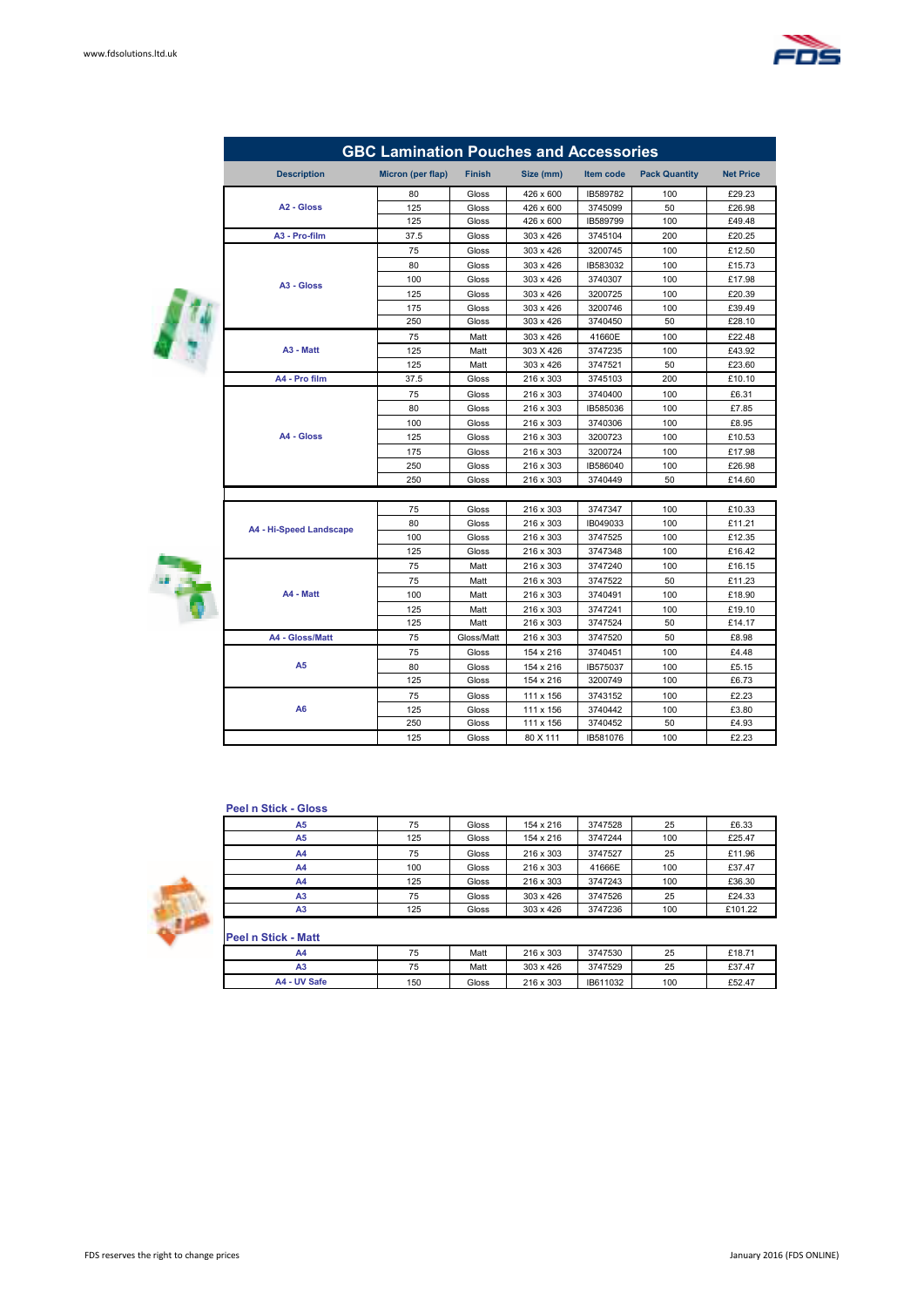

#### Identity Pouches

Г

| i  | n |
|----|---|
|    |   |
|    |   |
| ۰. |   |

| <b>Description</b>                | <b>Micron</b> | <b>Finish</b> | Size (mm) | Item code | <b>Pack Quantity</b> | <b>Net Price</b> |
|-----------------------------------|---------------|---------------|-----------|-----------|----------------------|------------------|
|                                   |               |               |           |           |                      |                  |
|                                   | 125           | Gloss         | 56 x 86   | 3740300   | 100                  | £2.00            |
| <b>Credit Card</b>                | 175           | Gloss         | 56 x 86   | IB589546  | 100                  | £3.35            |
|                                   | 250           | Gloss         | 56 x 86   | 3740430   | 100                  | £4.93            |
| <b>IBM Card</b>                   |               |               |           |           |                      |                  |
|                                   | 125           | Gloss         | 59 x 83   | 3740426   | 100                  | £2.72            |
| <b>Business Card</b>              | 125           | Gloss         | 60 x 90   | 3743157   | 100                  | £2.43            |
|                                   |               |               |           |           |                      |                  |
| Luggage card with Slot            | 125           | Gloss         | 64 X 108  | 3740433   | 100                  | £3.92            |
|                                   | 250           | Gloss         | 64 x 108  | 3740434   | 100                  | £8.32            |
|                                   |               |               |           |           |                      |                  |
| <b>Government card / Military</b> | 125           | Gloss         | 65 x 95   | 3740301   | 100                  | £1.57            |
|                                   | 250           | Gloss         | 65 x 95   | 3740432   | 100                  | £5.69            |
| <b>Key Card</b>                   | 125           | Gloss         | 67x99     | 3747245   | 100                  | £2.23            |
|                                   |               |               |           |           |                      |                  |
| <b>Badge Card</b>                 | 125           | Gloss         | 67 x 98.5 | 3743177   | 100                  | £2.90            |
|                                   |               |               |           |           |                      |                  |
| <b>Jumbo Card</b>                 | 125           | Gloss         | 75 x 95   | 3740303   | 100                  | £3.64            |
|                                   | 250           | Gloss         | 75 x 95   | 3740436   | 100                  | £7.48            |

#### Accessories for Plastic Pouches

| <b>Organised pouch - Prepunched</b> |     |       |           |         |     |        |
|-------------------------------------|-----|-------|-----------|---------|-----|--------|
| $A4+$                               | 75  | Gloss | 228 x 303 | 3747515 | 25  | £11.52 |
| $A4+$                               | 75  | Matt  | 228 x 303 | 3747517 | 25  | £18.18 |
| $A4+$                               | 75  | Gloss | 228 x 303 | 41664E  | 100 | £33.75 |
| $A4+$                               | 125 | Gloss | 228 x 303 | 3743156 | 100 | £35.09 |
| $A4+$                               | 125 | Gloss | 228 x 303 | 3740484 | 25  | £10.95 |
| $A4+$                               | 125 | Matt  | 228 x 303 | 3747516 | 25  | £21.06 |

**Description Micron Finish Size (mm) Item code Pack Quantity Net Price**

| <b>NOVIGILI VUCIL</b> |     |       |         |         |    |       |
|-----------------------|-----|-------|---------|---------|----|-------|
| A4 Red                | 100 | Gloss | 216x303 | 4400376 | 50 | £8.98 |
| Silver<br>IA4         | 100 | Gloss | 216x303 | 440037  | 50 | £8.98 |
|                       |     |       |         |         |    |       |

#### Accessories



| <b>Description</b> | <b>Size</b> | Item code | <b>Pack Quantity</b> | <b>Net Price</b> |
|--------------------|-------------|-----------|----------------------|------------------|
| A Strap Slot Punch | foro 4x14mm | 1101667   |                      | £61.33           |

#### Badge clips

| Badge<br>i clip/nylon<br>strac<br>metal<br>clin | EH500000 | 100 | CAF FO<br>15.5E |
|-------------------------------------------------|----------|-----|-----------------|
|                                                 |          |     |                 |

#### **Miscellaneous**

| Black leather strap for luggage tags | 120 x 10mm | EB510010 | 100 | £64.92  |
|--------------------------------------|------------|----------|-----|---------|
| Government Badge Kit                 | 65 x 95    | 3740530  | 25  | £5.33   |
| Luggage Tag Kit                      | 64x108     | 41675E   | 25  | £9.18   |
| Neck Chain                           | 27"        | EB100000 | 100 | £103.19 |

#### Lamination Carriers

| A3 Carrier | A <sub>3</sub> | EK03000 | £14.10 |
|------------|----------------|---------|--------|
| A4 Carrier | A4             | EK04000 | £7.05  |
|            |                |         |        |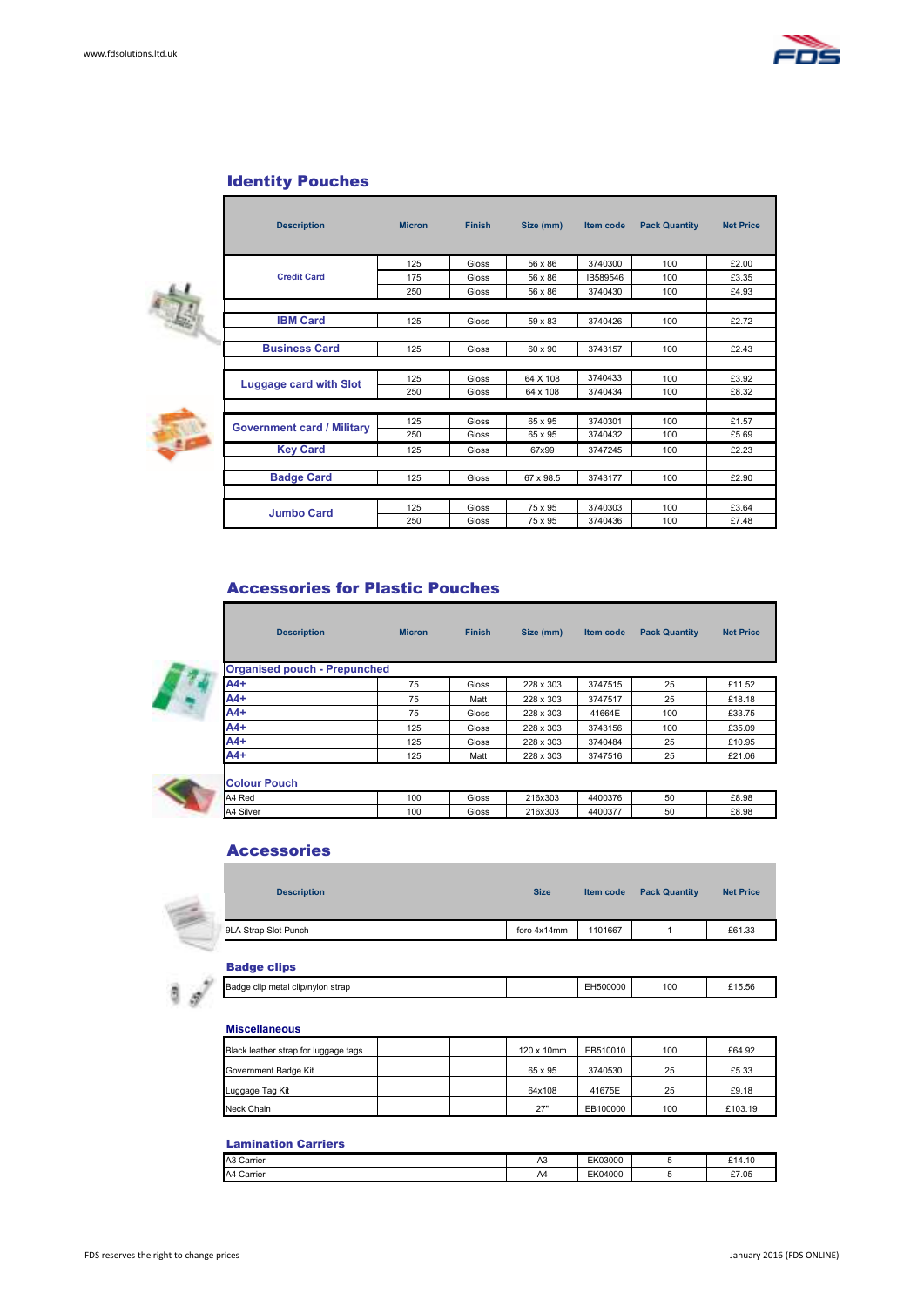

| <b>GBC Slide Binders</b>     |           |                         |                  |
|------------------------------|-----------|-------------------------|------------------|
| <b>Description</b>           | Item code | Pack<br><b>Quantity</b> | <b>Net Price</b> |
| 5mm Black Slide Binder (25)  | 46000E    | 25                      | £8.10            |
| 5mm White Slide Binder (25)  | 46001E    | 25                      | £8.10            |
| 5mm Blue Slide Binder (25)   | 46003E    | 25                      | £8.10            |
| 7mm Black Slide Binder (25)  | 46005E    | 25                      | £8.57            |
| 7mm White Slide Binder (25)  | 46006E    | 25                      | £8.57            |
| 7mm Blue Slide Binder (25)   | 46008E    | 25                      | £8.57            |
| 10mm Black Slide Binder (25) | 46010E    | 25                      | £9.54            |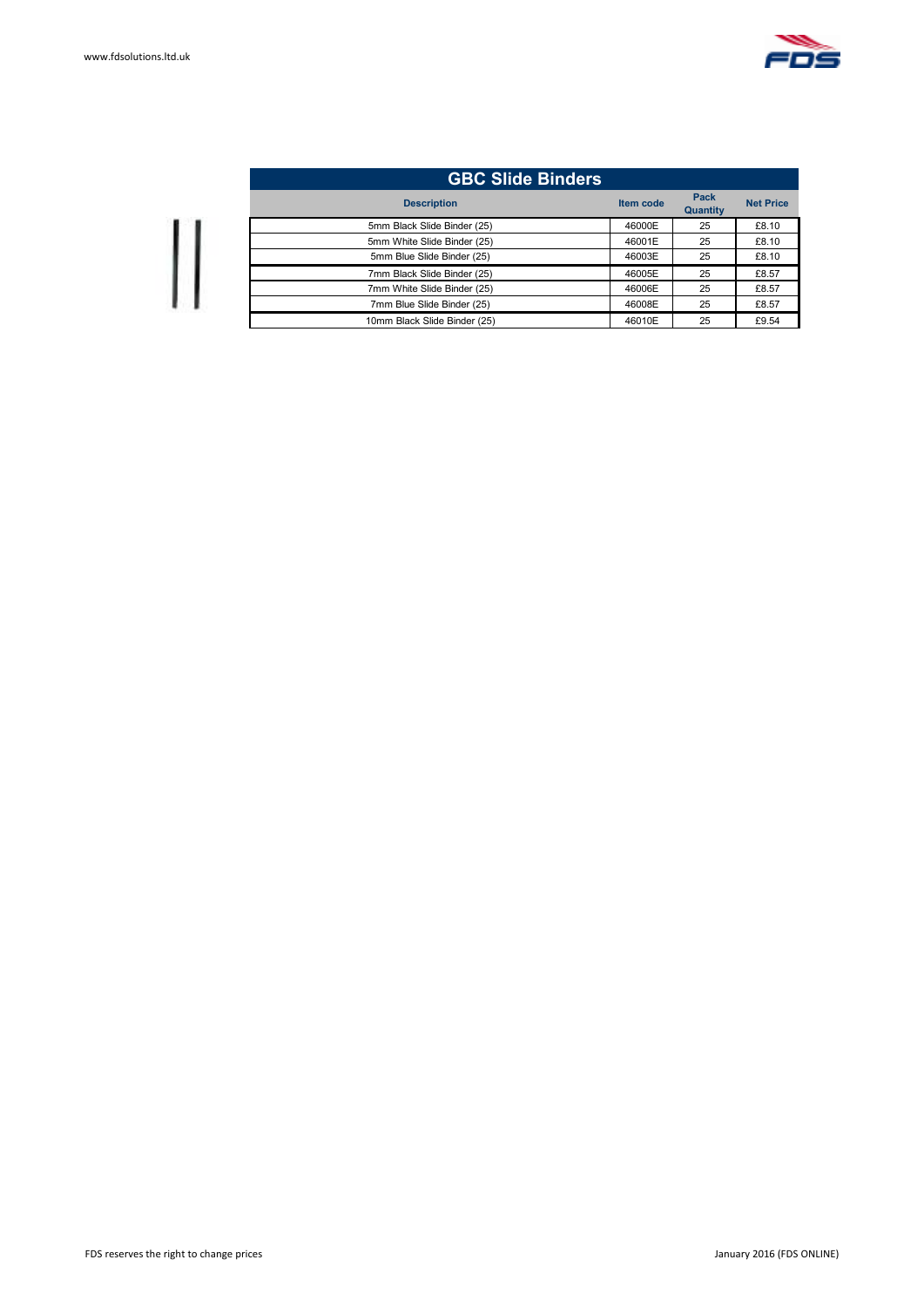

| <b>GBC Roll Film EzLoad</b>           |               |                             |           |        |                  |                  |                  |  |  |
|---------------------------------------|---------------|-----------------------------|-----------|--------|------------------|------------------|------------------|--|--|
| <b>Description</b>                    | <b>Micron</b> | <b>Finish</b>               | Size (mm) | Length | <b>Core Size</b> | Item code        | <b>Net Price</b> |  |  |
| EzLoad™ Film                          | 42.5 mic      | Gloss                       | 305       | 150    | 1" (25mm)        | 3400919EZ        | £57.42           |  |  |
| EzLoad™ Film                          | 42.5 mic      | Matt                        | 305       | 150    | 1" (25mm)        | 3400923EZ        | £74.62           |  |  |
| EzLoad™ Film                          | 75 mic        | Gloss                       | 305       | 75     | 1" (25mm)        | 3400927EZ        | £45.93           |  |  |
| EzLoad™ Film                          | 75 mic        | Matt                        | 305       | 75     | 1" (25mm)        | 3400713EZ        | £68.89           |  |  |
| EzLoad™ Film                          | 75 mic        | Matt / Gloss                | 305       | 75     | 1" (25mm)        | 3200202EZ        | £74.62           |  |  |
| EzLoad™ Film                          | 125 mic       | Gloss                       | 305       | 60     | 1" (25mm)        | 3400931EZ        | £57.42           |  |  |
| EzLoad™ Film                          | 125 mic       | Matt                        | 305       | 60     | 1" (25mm)        | 3200201EZ        | £74.62           |  |  |
| EzLoad™ Film                          | 175 mic       | Gloss                       | 305       | 30     | 1" (25mm)        | 3200200EZ        | £51.65           |  |  |
| EzLoad™ Film                          | 250 mic       | Gloss                       | 305       | 30     | 1" (25mm)        | 3400935EZ        | £63.14           |  |  |
| <b>GBC Roll Film EzLoad Pinnacle</b>  |               |                             |           |        |                  |                  |                  |  |  |
| <b>Description</b>                    | <b>Micron</b> | <b>Finish</b>               | Size (mm) | Length | <b>Core Size</b> | <b>Item code</b> | <b>Net Price</b> |  |  |
| EzLoad™ Film NAP II                   | 42.5          | Gloss                       | 635       | 152    | 1" (25mm)        | 4400553          | £79.30           |  |  |
| EzLoad™ Film NAP II                   | 75            | Gloss                       | 635       | 75     | 1" (25mm)        | 4400554          | £87.58           |  |  |
| EzLoad™ Film NAP II                   | 75            | Matt                        | 635       | 75     | 1" (25mm)        | 4400555          | £125.42          |  |  |
|                                       |               | <b>GBC Roll Film NAP II</b> |           |        |                  |                  |                  |  |  |
| <b>Description</b>                    | <b>Micron</b> | <b>Finish</b>               | Size (mm) | Length | <b>Core Size</b> | Item code        | <b>Net Price</b> |  |  |
| Nap II Single Length                  | 38 mic        | Gloss                       | 305       | 150    | 1" (25mm)        | 3400290          | £38.13           |  |  |
| Nap II Single Length                  | 38 mic        | Gloss                       | 330       | 150    | 1" (25mm)        | 3400291          | £41.24           |  |  |
| Nap II Single Length                  | 38 mic        | Gloss                       | 457       | 150    | 1" (25mm)        | 3400292          | £55.70           |  |  |
| Nap II Single Length                  | 38 mic        | Gloss                       | 635       | 150    | 1" (25mm)        | 3400293          | £78.05           |  |  |
| Nap II Single Length                  | 42.5 mic      | Gloss                       | 305       | 150    | 1" (25mm)        | 3400919          | £37.24           |  |  |
| Nap II Single Length                  | 42.5 mic      | Gloss                       | 317       | 150    | 1" (25mm)        | 3400918          | £38.70           |  |  |
| Nap II Single Length                  | 42.5 mic      | Gloss                       | 330       | 150    | 1" (25mm)        | 3400304          | £40.32           |  |  |
| Nap II Single Length                  | 42.5 mic      | Gloss                       | 457       | 150    | 1" (25mm)        | 3400920          | £55.81           |  |  |
| Nap II Single Length                  | 42.5 mic      | Gloss                       | 635       | 150    | 1" (25mm)        | 3400921          | £77.56           |  |  |
| Nap II Single Length (1 roll per box) | 42.5 mic      | Gloss                       | 940       | 150    | 2 1/4" (57mm)    | 3400306          | £93.39           |  |  |
| Nap II Single Length (1 roll per box) | 42.5 mic      | Gloss                       | 1030      | 150    | 2 1/4" (57mm)    | 3400308          | £116.50          |  |  |
| Nap II Single Length                  | 42.5 mic      | Matt                        | 305       | 150    | 1" (25mm)        | 3400923          | £74.52           |  |  |
| Nap II Single Length                  | 42.5 mic      | Matt                        | 317       | 150    | 1" (25mm)        | 3400940          | £77.44           |  |  |
| Nap II Single Length                  | 42.5 mic      | Matt                        | 330       | 150    | 1" (25mm)        | 3400305          | £80.61           |  |  |
| Nap II Single Length                  | 42.5 mic      | Matt                        | 457       | 150    | 1" (25mm)        | 3400924          | £111.64          |  |  |
| Nap II Single Length                  | 42.5 mic      | Matt                        | 635       | 150    | 1" (25mm)        | 3400925          | £155.11          |  |  |
| Nap II Single Length (1 roll per box) | 42.5 mic      | Matt                        | 940       | 150    | 2 1/4" (57mm)    | 3400307          | £170.09          |  |  |
| Nap II Single Length (1 roll per box) | 42.5 mic      | Matt                        | 1030      | 150    | 2 1/4" (57mm)    | 3400309          | £186.39          |  |  |
| Nap II Single Length                  | 75 mic        | Gloss                       | 305       | 75     | 1" (25mm)        | 3400927          | £27.93           |  |  |
| Nap II Single Length                  | 75 mic        | Gloss                       | 317       | 75     | 1" (25mm)        | 3400942          | £29.04           |  |  |
| Nap II Single Length                  | 75 mic        | Gloss                       | 330       | 75     | 1" (25mm)        | 3400310          | £30.23           |  |  |
| Nap II Single Length                  | 75 mic        | Gloss                       | 457       | 75     | 1" (25mm)        | 3400928          | £43.53           |  |  |
| Nap II Single Length                  | 75 mic        | Gloss                       | 635       | 75     | 1" (25mm)        | 3400929          | £58.19           |  |  |
| Nap II Single Length (1 roll per box) | 75 mic        | Gloss                       | 940       | 75     | 2 1/4" (57mm)    | 3400312          | £87.73           |  |  |
| Nap II Single Length (1 roll per box) | 75 mic        | Gloss                       | 1030      | 75     | 2 1/4" (57mm)    | 3400314          | £96.94           |  |  |
| Nap II Single Length                  | 75 mic        | Matt                        | 305       | 75     | 1" (25mm)        | 3400713          | £67.28           |  |  |
| Nap II Single Length                  | 75 mic        | Matt                        | 317       | 75     | 1" (25mm)        | 3400714          | £69.93           |  |  |
| Nap II Single Length                  | 75 mic        | Matt                        | 330       | 75     | 1" (25mm)        | 3400311          | £72.77           |  |  |
| Nap II Single Length                  | 75 mic        | Matt                        | 457       | 75     | 1" (25mm)        | 3400724          | £100.82          |  |  |
| Nap II Single Length                  | 75 mic        | Matt                        | 635       | 75     | 1" (25mm)        | 3400725          | £140.05          |  |  |
| Nap II Single Length (1 roll per box) | 75 mic        | Matt                        | 940       | 75     | 2 1/4" (57mm)    | 3400313          | £103.67          |  |  |
| Nap II Single Length (1 roll per box) | 75 mic        | Matt                        | 1030      | 75     | 2 1/4" (57mm)    | 3400315          | £113.58          |  |  |
| Nap II Single Length                  | 125 mic       | Gloss                       | 305       | 60     | 1" (25mm)        | 3400931          | £34.68           |  |  |
| Nap II Single Length                  | 125 mic       | Gloss                       | 317       | 60     | 1" (25mm)        | 3400939          | £36.06           |  |  |
| Nap II Single Length                  | 125 mic       | Gloss                       | 457       | 60     | 1" (25mm)        | 3400932          | £51.96           |  |  |
| Nap II Single Length                  | 125 mic       | Gloss                       | 635       | 60     | 1" (25mm)        | 3400933          | £72.18           |  |  |
| Nap II Single Length (1 roll per box) | 125 mic       | Gloss                       | 940       | 60     | 2 1/4" (57mm)    | 3400316          | £53.42           |  |  |
| Nap II Single Length (1 roll per box) | 125 mic       | Gloss                       | 1030      | 60     | 2 1/4" (57mm)    | 3400317          | £103.46          |  |  |
| Nap II Single Length                  | 250 mic       | Gloss                       | 305       | 30     | 1" (25mm)        | 3400935          | £41.11           |  |  |
| Nap II Single Length                  | 250 mic       | Gloss                       | 457       | 30     | 1" (25mm)        | 3400936          | £61.60           |  |  |
| Nap II Single Length                  | 250 mic       | Gloss                       | 635       | 30     | 1" (25mm)        | 3400937          | £85.59           |  |  |
| Nap II Single Length (1 roll per box) | 250 mic       | Gloss                       | 1030      | 30     | 2 1/4" (57mm)    | 3400318          | £113.22          |  |  |
| Nap II Double Length                  | 125 mic       | Gloss                       | 635       | 120    | 2 1/4" (57mm)    | 42300075         | £147.00          |  |  |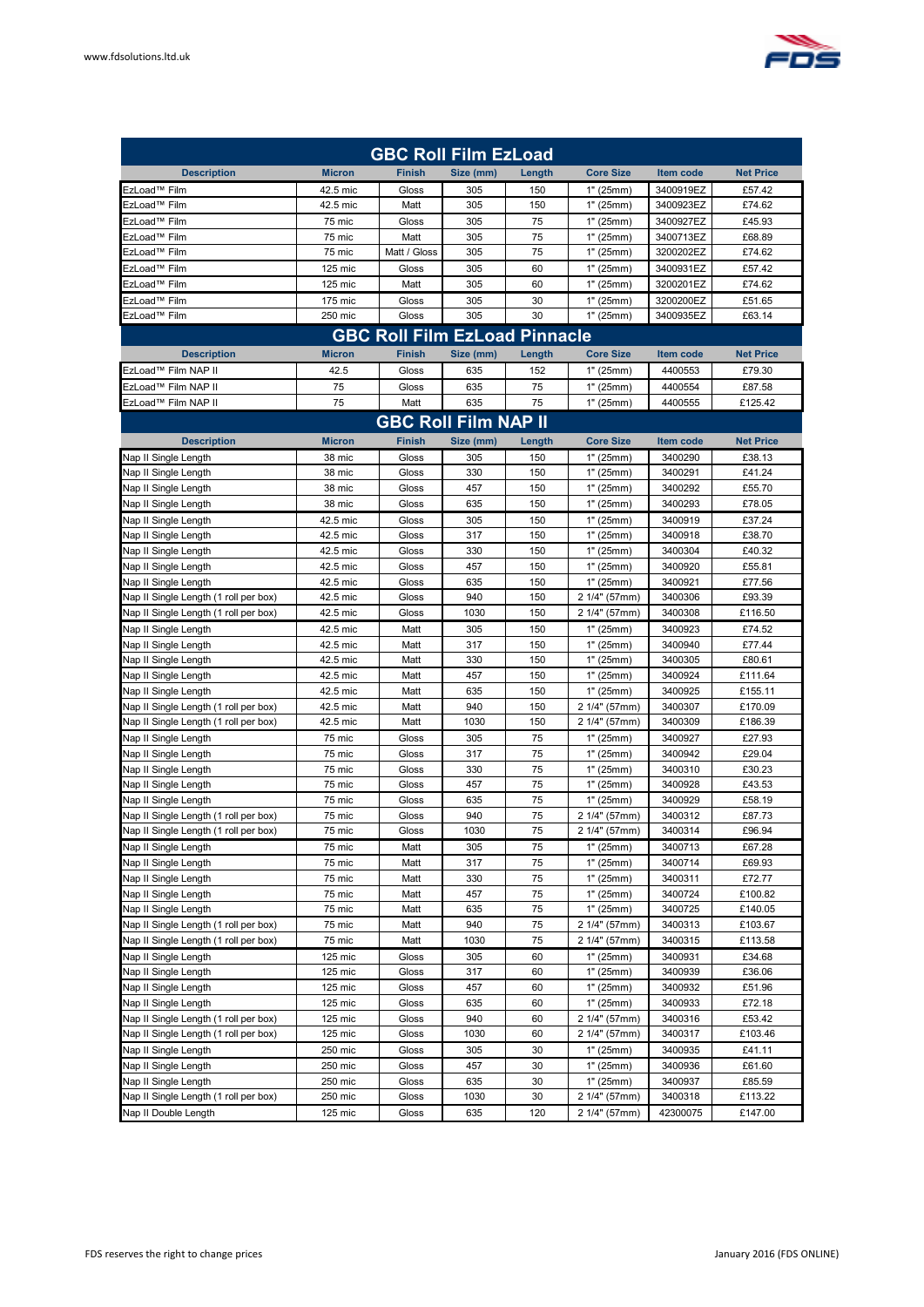

| <b>GBC Lamination Roll Film</b>                                                                           |               |                                        |              |            |                      |                    |  |
|-----------------------------------------------------------------------------------------------------------|---------------|----------------------------------------|--------------|------------|----------------------|--------------------|--|
| <b>Description</b>                                                                                        | <b>Micron</b> | <b>Finish</b>                          | Width (mm)   | Length (M) | Item code            | <b>Net Price</b>   |  |
|                                                                                                           |               |                                        |              |            |                      |                    |  |
|                                                                                                           | 38            | Gloss                                  | 965          | 300        | 45400575             | £118.22            |  |
|                                                                                                           | 38            | Gloss                                  | 1040         | 300        | 45400600             | £127.40            |  |
|                                                                                                           | 38<br>38      | Gloss<br>Gloss                         | 1295<br>1400 | 300<br>300 | 45400625<br>45400650 | £158.65<br>£171.52 |  |
|                                                                                                           | 38            | Gloss                                  | 1560         | 300        | 45400700             | £191.11            |  |
|                                                                                                           | 75            | Gloss                                  | 965          | 150        | 45000575             | £92.12             |  |
| <b>OCTIVA HA Standard GLOSS</b><br>High quality clear transparent                                         | 75            | Gloss                                  | 1040         | 150        | 45000600             | £98.01             |  |
| encapsulation film. Easy to work                                                                          | 75            | Gloss                                  | 1400         | 150        | 45000650             | £132.93            |  |
| with an operational temperature of around                                                                 | 75            | Gloss                                  | 1560         | 150        | 45000700             | £148.12            |  |
| 100-110 oC (depending on film thickness)<br>Perfect for encapsulation of e-stat                           | 125<br>125    | Gloss<br>Gloss                         | 320<br>965   | 600<br>120 | 4400134<br>45100575  | £176.47<br>£106.42 |  |
| and other wide format prints.                                                                             | 125           | Gloss                                  | 1040         | 120        | 45100600             | £114.68            |  |
|                                                                                                           | 125           | Gloss                                  | 1295         | 120        | 45100625             | £143.84            |  |
|                                                                                                           | 125           | Gloss                                  | 1400         | 120        | 45100650             | £154.37            |  |
|                                                                                                           | 125           | Gloss                                  | 1560         | 120        | 45100700             | £172.01            |  |
|                                                                                                           | 250<br>250    | Gloss<br>Gloss                         | 1040<br>1295 | 60<br>60   | 45300600<br>45300625 | £136.42<br>£169.76 |  |
|                                                                                                           | 250           | Gloss                                  | 1400         | 60         | 45300650             | £183.51            |  |
|                                                                                                           |               |                                        |              |            |                      |                    |  |
|                                                                                                           | 38            | Matt                                   | 965          | 300        | 4400371              | £195.07            |  |
|                                                                                                           | 38            | Matt                                   | 1040         | 300        | 4400500              | £210.22            |  |
| <b>OCTIVA HA Standard MATT</b>                                                                            | 38            | Matt                                   | 1295         | 300        | 4400662              | £261.79            |  |
| High quality clear transparent<br>encapsulation film. Easy to work                                        | 38            | Matt                                   | 1400         | 300        | 4400664              | £283.00            |  |
| with an operational temperature of around                                                                 | 75<br>75      | Matt<br>Matt                           | 965<br>1040  | 150<br>150 | 4400665<br>4400666   | £195.07<br>£210.22 |  |
| 100-110 oC (depending on film thickness)                                                                  | 75            | Matt                                   | 1400         | 150        | 4400669              | £283.00            |  |
| Perfect for encapsulation of e-stat<br>and other wide format prints.                                      | 125           | Matt                                   | 965          | 120        | 4400670              | £148.95            |  |
|                                                                                                           | 125           | Matt                                   | 1040         | 120        | 4400671              | £161.32            |  |
|                                                                                                           | 125           | Matt                                   | 1295         | 120        | 4400672              | £200.70            |  |
|                                                                                                           | 125           | Matt                                   | 1400         | 120        | 4400673              | £217.26            |  |
| <b>HA Ultra Matt</b>                                                                                      | 75            | <b>Ultra Matt</b>                      | 880          | 150        | 43405210             | £173.45            |  |
| High construction, lo-melt 95oC                                                                           | 75            | <b>Ultra Matt</b>                      | 965          | 150        | 43405220             | £189.16            |  |
| encapsulation film. Easy to work with                                                                     | 75            | <b>Ultra Matt</b>                      | 1040         | 150        | 43405230             | £203.85            |  |
| designed with inkjey in mind<br>Fantastic vibrant colour reproduction with                                | 75            | <b>Ultra Matt</b>                      | 1400         | 150        | 43405250             | £274.91            |  |
| with little or no milkyness on dark colours                                                               | 125           | <b>Ultra Matt</b>                      | 965          | 60         | 43405265             | £192.96            |  |
| whilst retaining an smooth matt finish                                                                    | 125<br>125    | <b>Ultra Matt</b><br><b>Ultra Matt</b> | 1040<br>1400 | 60<br>60   | 43405275<br>43405295 | £208.96<br>£280.48 |  |
|                                                                                                           |               |                                        |              |            |                      |                    |  |
|                                                                                                           |               |                                        |              |            |                      |                    |  |
|                                                                                                           |               |                                        |              |            |                      |                    |  |
| Octiva Lo-Melt                                                                                            |               |                                        |              |            |                      |                    |  |
| High construction, low-melt 85 °C encapsulation<br>film. Easy to work with, designed with Inkjet in mind. | 75<br>75      | Gloss<br>Gloss                         | 1040<br>1400 | 150<br>150 | 43400330<br>43400350 | £152.37<br>£205.09 |  |
|                                                                                                           | 125           | Gloss                                  | 1040         | 150        | 43400370             | £257.15            |  |
|                                                                                                           | 125           | Gloss                                  | 1400         | 150        | 43400390             | £345.87            |  |
|                                                                                                           |               |                                        |              |            |                      |                    |  |
| <b>OCTIVA Deep Crystal</b>                                                                                | 125           | Anti-Scratch                           | 880          | 50         | 43200200G            | £121.28            |  |
| Antiscratch non reflective front film                                                                     | 125           | Anti-Scratch                           | 1040         | 50         | 43200250G            | £142.94            |  |
| with a deep finish, ideal for pop-up<br>systems New LoMelt thermal adhesive activates at                  | 125<br>125    | Anti-Scratch<br>Anti-Scratch           | 880<br>1040  | 100<br>100 | 5100056G<br>5100079G | £241.88<br>£285.86 |  |
| 75-85oC                                                                                                   |               |                                        |              |            |                      |                    |  |
| improving productivity & compatibility with inkjet                                                        |               |                                        |              |            |                      |                    |  |
| prints                                                                                                    |               |                                        |              |            |                      |                    |  |
| OCTIVA HA Textured Stain                                                                                  |               |                                        |              |            |                      |                    |  |
| Antiscratch non reflective front film                                                                     |               |                                        |              |            |                      |                    |  |
| with a deep finish, ideal for roll-up                                                                     | 75            | Anti-Scratch                           | 1040         | 100        | 43213230             | £186.88            |  |
| systems New LoMelt thermal adhesive activates at<br>75-85oC                                               |               |                                        |              |            |                      |                    |  |
| improving productivity & compatibility with inkjet                                                        | 125<br>125    | Anti-Scratch<br>Anti-Scratch           | 880<br>1040  | 50<br>50   | 4401759<br>4401758   | £121.28<br>£142.94 |  |
| nrinte                                                                                                    |               |                                        |              |            |                      |                    |  |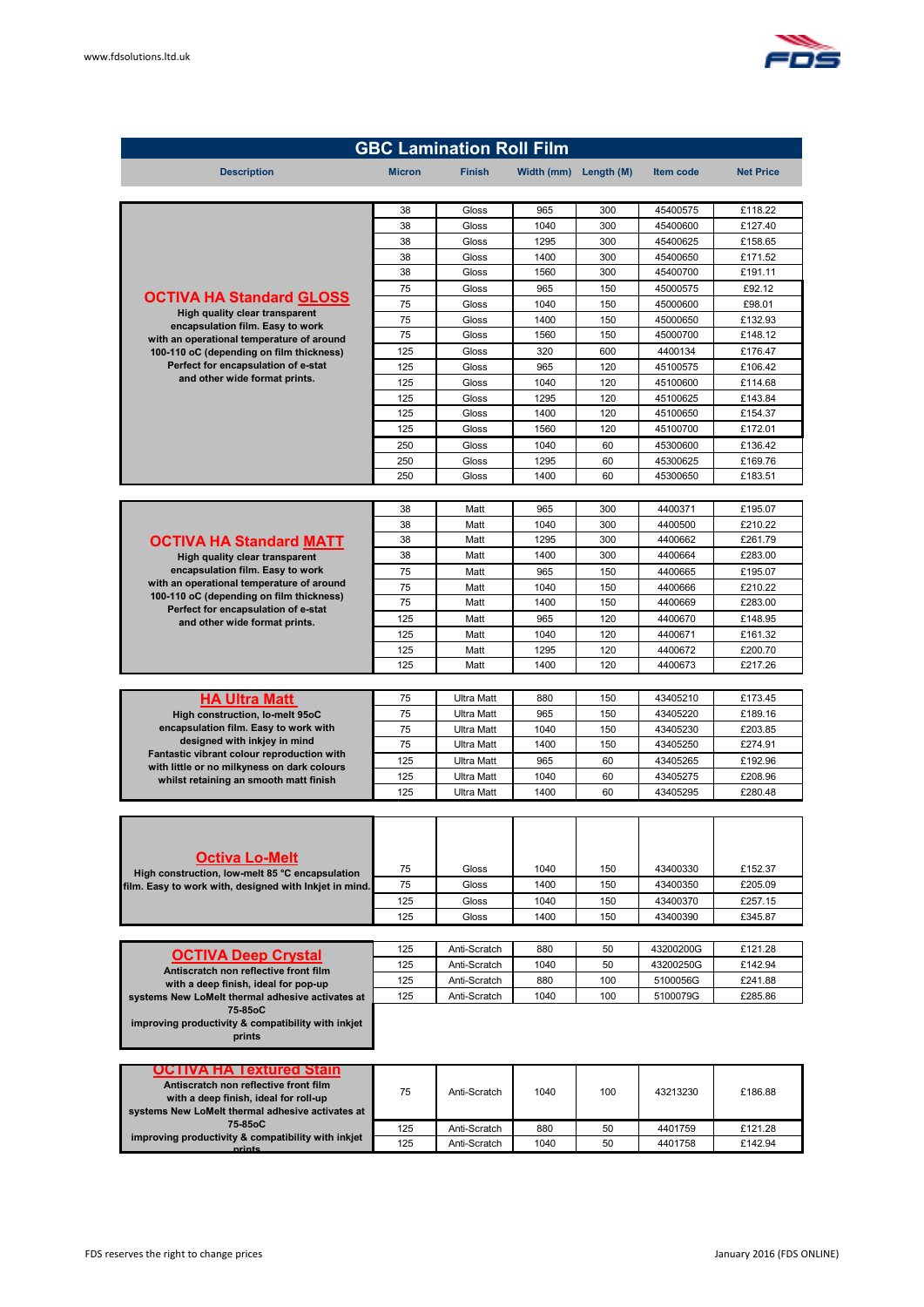| <b>GBC Lamination Roll Film</b> |               |               |                       |  |                  |                  |
|---------------------------------|---------------|---------------|-----------------------|--|------------------|------------------|
| <b>Description</b>              | <b>Micron</b> | <b>Finish</b> | Width (mm) Length (M) |  | <b>Item code</b> | <b>Net Price</b> |
|                                 |               |               |                       |  |                  |                  |

| <b>OCTIVA HA Light Barrier</b>                               |     |    |      |    |          |         |
|--------------------------------------------------------------|-----|----|------|----|----------|---------|
| White polyester backfilm with internal silver layer to       |     |    |      |    |          |         |
| stop light coming through from the back of the print         | 125 | LB | 880  | 50 | 43200220 | £148.99 |
| New LoMelt thermal adhesive activates at 75oC                | 125 | LB | 1040 | 50 | 43200230 | £175.81 |
| improving productivity & compatibility with inkjet<br>prints | 250 | LB | 880  | 50 | 43200320 | £339.82 |
| 95% Blockout Ideal for roll-up application with GBC          | 250 | LB | 1040 | 50 | 43200330 | £401.60 |
| <b>Textured Satin 75mc or Ultra Matt</b>                     | 250 | LB | 1295 | 50 | 4400354  | £500.35 |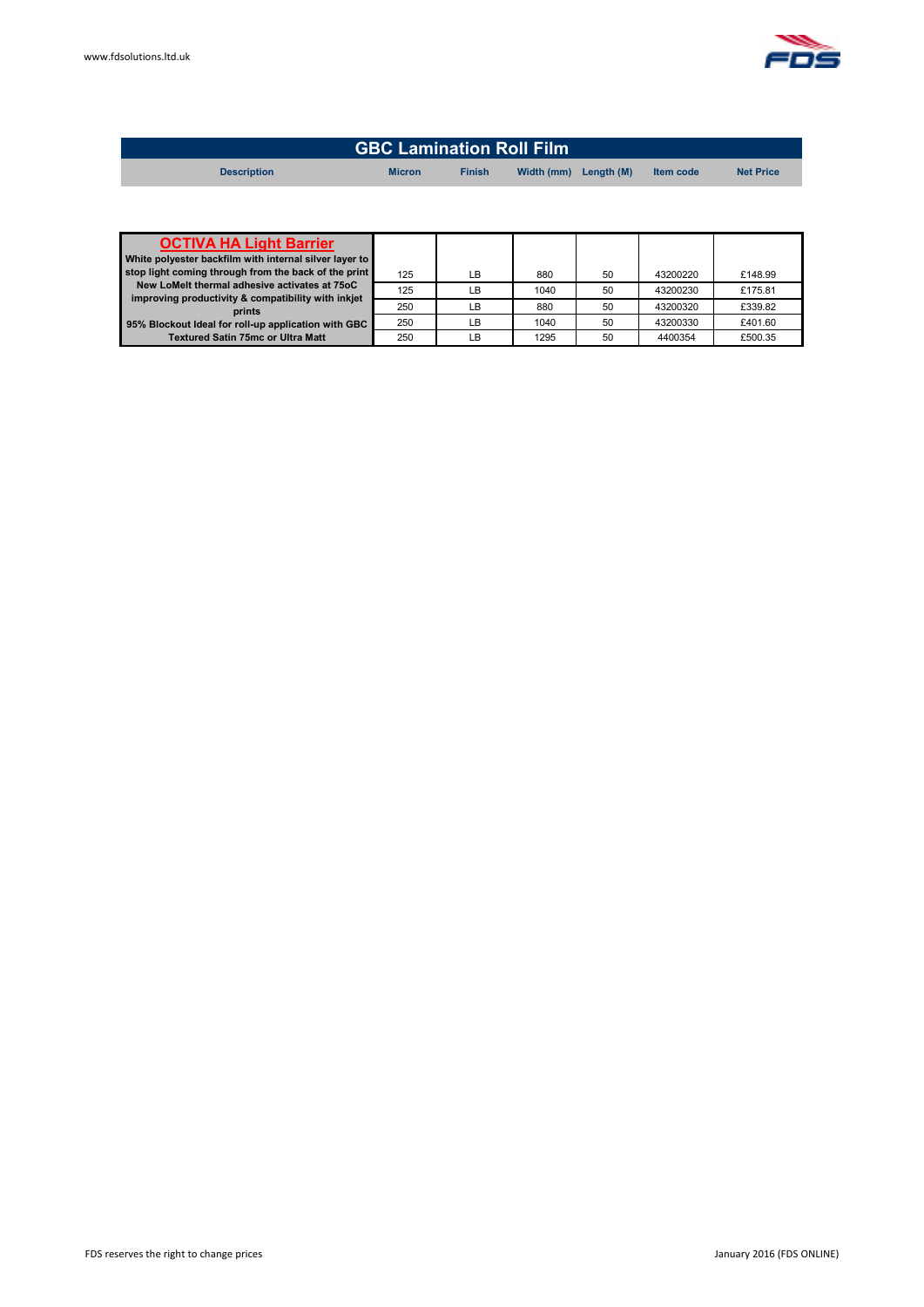

| <b>GBC Lamination Roll Film</b>                                                                        |               |               |            |            |           |                  |  |
|--------------------------------------------------------------------------------------------------------|---------------|---------------|------------|------------|-----------|------------------|--|
| <b>Description</b>                                                                                     | <b>Micron</b> | <b>Finish</b> | Width (mm) | Length (M) | Item code | <b>Net Price</b> |  |
| <b>GBC Arctic Light Crystal Selfadhesive</b>                                                           | 125           |               | 880        | 100        | 43006505  | £310.14          |  |
|                                                                                                        | 125           |               | 1040       | 100        | 43006520  | £366.01          |  |
| antiscratch non reflective front film with a deep<br>finish, ideal for pop up systems. Temp: 40 - 50oC |               |               |            |            |           |                  |  |

|                                                       | 75 | Gloss | 1040 | 50  | 43006911 | £103.05 |
|-------------------------------------------------------|----|-------|------|-----|----------|---------|
| <b>Arctic PSA Gloss HV</b>                            | 75 | Gloss | 1040 | 100 | 43006910 | £206.17 |
| Selfadhesive cadmium-free Glossy plasticised high     | 75 | Gloss | 1300 | 100 | 43006915 | £257.67 |
| quality pvc film. Coated on 1 side with solvent-free. | 75 | Gloss | 1395 | 50  | 43006921 | £138.22 |
| age-resistant and permanent elastic acrylic           | 75 | Gloss | 1395 | 100 | 43006920 | £276.08 |
| adhesive. Contains UV resistors.                      | 75 | Gloss | 1550 | 100 | 43006925 | £307.42 |
|                                                       |    |       |      |     |          |         |

|                                                       | 75 | Satin-Matt | 1040 | 50  | 43006951 | £103.05 |
|-------------------------------------------------------|----|------------|------|-----|----------|---------|
| <b>Arctic PSA Satin Matt HV</b>                       | 75 | Satin-Matt | 1040 | 100 | 43006950 | £206.17 |
| Selfadhesive cadmium-free Glossy plasticised high     | 75 | Satin-Matt | 1300 | 100 | 43006955 | £257.67 |
| quality pvc film. Coated on 1 side with solvent-free, | 75 | Satin-Matt | 1395 | 50  | 43006961 | £138.22 |
| age-resistant and permanent elastic acrylic           | 75 | Satin-Matt | 1395 | 100 | 43006960 | £276.52 |
| adhesive. Contains UV resistors.                      | 75 | Satin-Matt | 1550 | 50  | 43006966 | £153.59 |
|                                                       | 75 | Satin-Matt | 1550 | 100 | 43006965 | £307.42 |

| <b>GBC Arctic Sand</b>                             | 80 | Anti-scratch | 1040 | 50 | 43013020 | £90.49  |
|----------------------------------------------------|----|--------------|------|----|----------|---------|
| Selfadhesive antiscratch non reflective front film | 80 | Anti-scratch | 1370 | 50 | 43013040 | £118.93 |
| with a deep finish, ideal for pop-up systems.      | 80 | Anti-scratch | 1530 | 50 | 43013060 | £133.06 |
| Temp: 40 - 50oC                                    |    |              |      |    |          |         |

|                                                       | 12 | 965  | 100 | 43006550 | £214.70 |
|-------------------------------------------------------|----|------|-----|----------|---------|
| <b>GBC Arctic DuraMount EC</b>                        | 12 | 1040 | 50  | 5100026  | £115.69 |
| A polyester carrier coated on both sides with a       | 12 | 1040 | 100 | 43006555 | £231.41 |
| permanent, acrylic based adhesive and a silicone      | 12 | 1300 | 100 | 43006560 | £289.24 |
| paper release liner. Applications: short-term, indoor | 12 | 1395 | 50  | 5100028  | £155.18 |
| applications, such as posters, decals, POP- displays  | 12 | 1395 | 100 | 43006565 | £310.37 |
| and trade-show graphics                               | 12 | 1550 | 50  | 5100029  | £172.42 |
|                                                       |    |      |     |          |         |

|                                                                                 | 70 | Gloss | 1040 | 50 | 43016720 | £84.15  |
|---------------------------------------------------------------------------------|----|-------|------|----|----------|---------|
| <b>GBC PSA Pressure Sensitive</b>                                               | 70 | Gloss | 1370 | 50 | 43016735 | £110.84 |
| <b>Adhesive - ARCTIC "UNIVERSAL"</b>                                            | 70 | Gloss | 1530 | 50 | 43016760 | £123.79 |
| <b>Over Laminating Film</b>                                                     | 70 | Matt  | 1040 | 50 | 43016820 | £84.15  |
| Cost effective PS film suitable for                                             | 70 | Matt  | 1370 | 50 | 43016835 | £110.84 |
| indoor & short term outdoor applications.<br>High quality PVC film with solvent |    |       |      |    |          |         |
| based adhesive. No UV                                                           |    |       |      |    |          |         |
|                                                                                 | 70 | Matt  | 1530 | 50 | 43016860 | £123.79 |